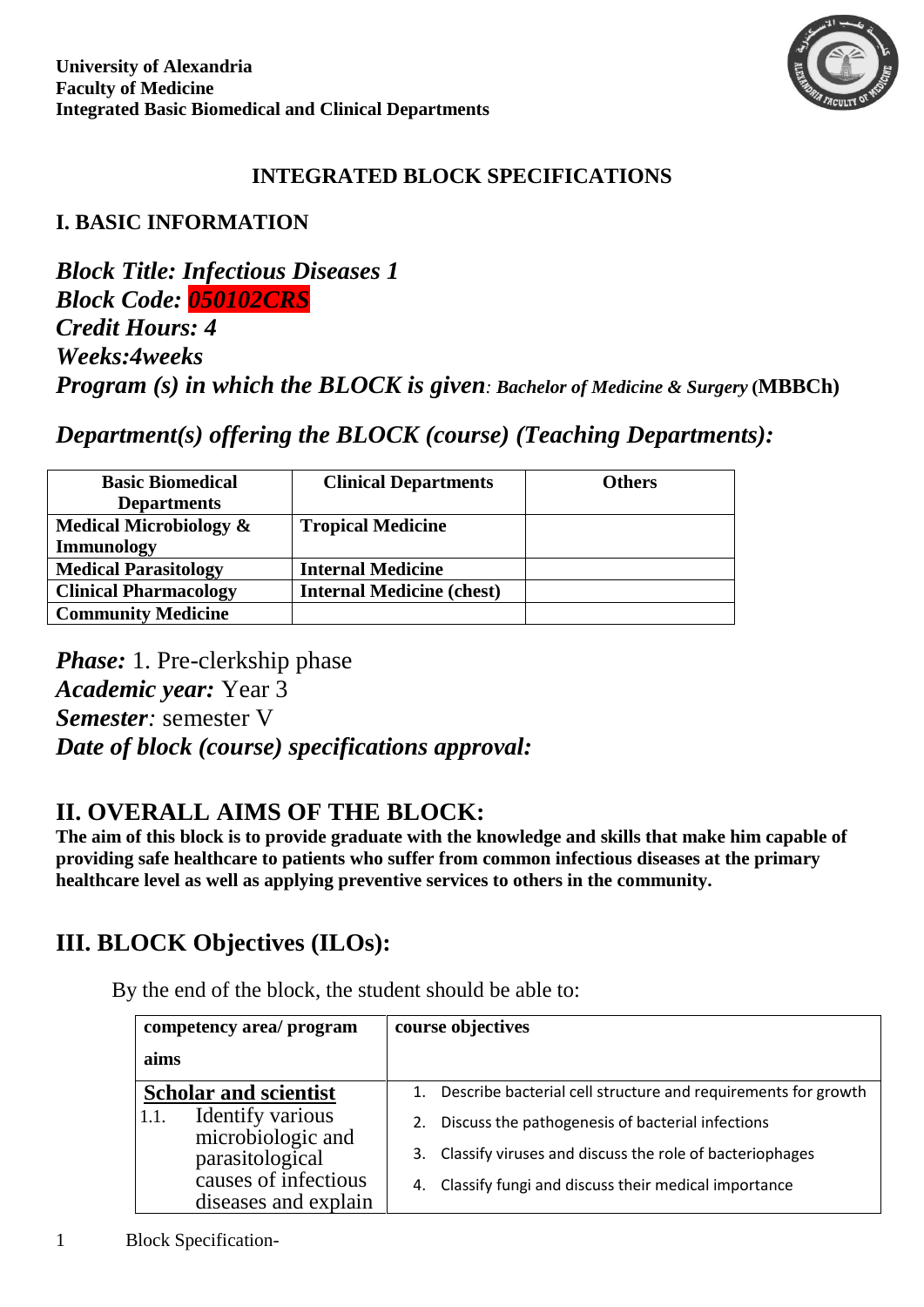

|      | the ways in which                             | Classify antigens and antibodies<br>5.                          |
|------|-----------------------------------------------|-----------------------------------------------------------------|
|      | they operate on the<br>body (Pathogenesis).   | Outline the types and mechanisms of immune response to<br>6.    |
| 1.2. | altered<br>Describe                           | infectious agents                                               |
|      | structure<br>and<br>function of the body      | Classify parasites and discuss the criteria of each class<br>7. |
|      | major organ systems                           | Understand the role of arthropods as vectors of diseases<br>8.  |
|      | in various infectious<br>diseases.            | Discuss the role of arthropods as disease-causers<br>9.         |
| 1.3. | Demonstrate                                   | 10. Recommend for the proper sampling and procedures for        |
|      | knowledge<br>of                               | diagnosis of infectious diseases                                |
|      | antimicrobial drugs'<br>actions: therapeutics | 11. Understand the mechanisms of antimicrobial agents           |
|      | and                                           | 12. Deduce the causes of bacterial resistance to antimicrobial  |
| 1.4. | pharmacokinetics.<br>Apply knowledge of       | drugs.                                                          |
|      | biomedical sciences                           | 13. Propose a proper antimicrobial prescription                 |
|      | the<br>relevant<br>to<br>clinical problem at  | 14. Interpret the suitable methods of decontamination           |
|      | hand.                                         |                                                                 |
| 1.5. | Demonstrate<br>basic<br>specific<br>sciences  |                                                                 |
|      | practical skills and                          |                                                                 |
|      | procedures relevant<br>to medical practice    |                                                                 |
|      | (Appendix A).                                 |                                                                 |
|      |                                               |                                                                 |
|      | a health care provider                        |                                                                 |
|      | a professional                                |                                                                 |
|      | a health promoter                             | 15. Design the cycle of infection                               |
|      | 4.1. Explain the                              | 16. Deduce different methods for prevention of transmission of  |
|      | epidemiological triad,                        | infectious agents                                               |
|      | risk factors and the                          |                                                                 |
|      | changing concepts of                          |                                                                 |
|      | disease causation.                            |                                                                 |
|      | 4.2. Apply principles of                      |                                                                 |
|      | descriptive and                               |                                                                 |
|      | analytic epidemiology                         |                                                                 |
|      | to study distribution                         |                                                                 |
|      | and determinants of                           |                                                                 |
|      | their community                               |                                                                 |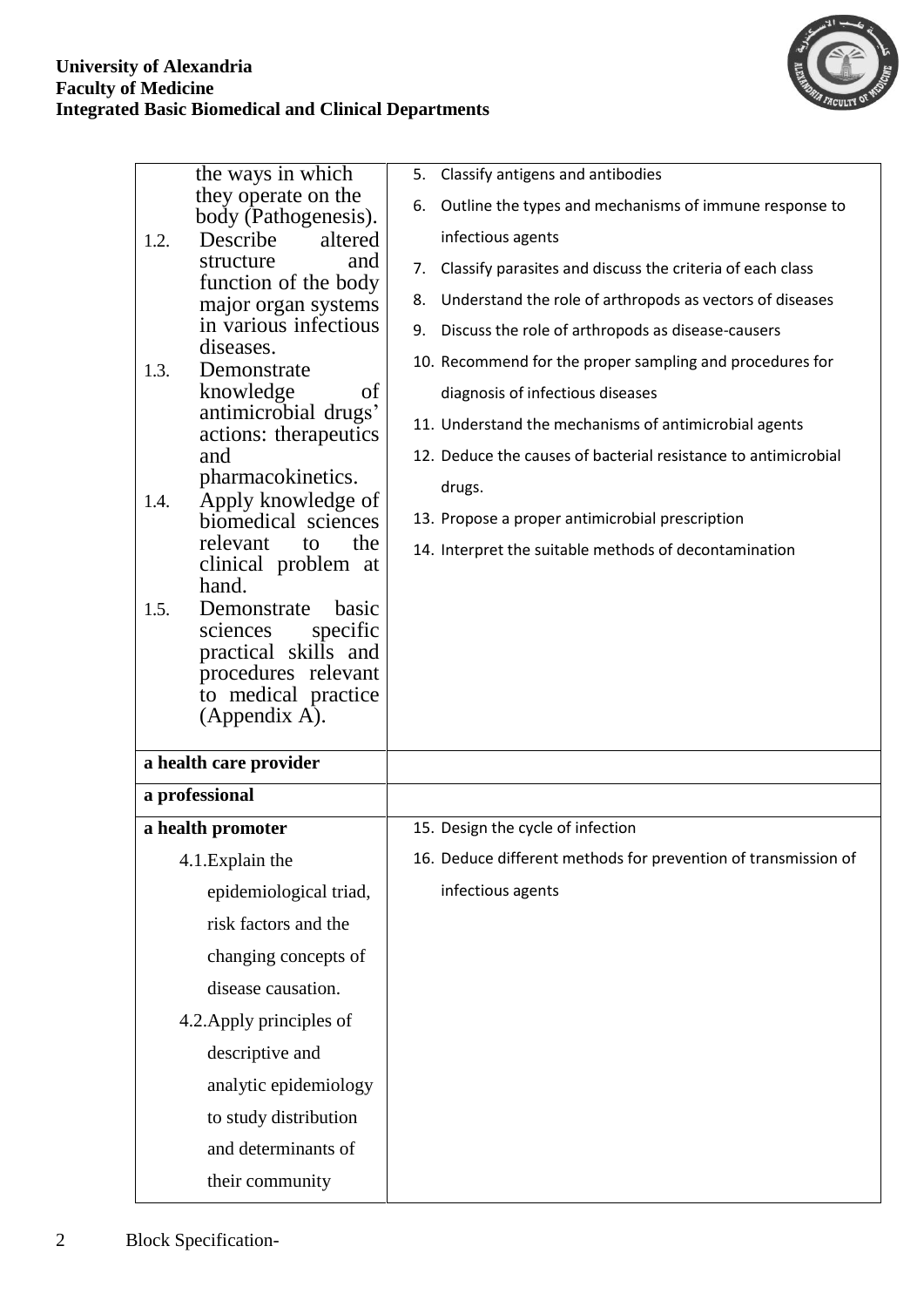

| health problems and                                        |                                                                   |
|------------------------------------------------------------|-------------------------------------------------------------------|
| plan appropriate                                           |                                                                   |
| prevention and control                                     |                                                                   |
| measures.                                                  |                                                                   |
| 4.3. Identify the role of                                  |                                                                   |
| health promotion in                                        |                                                                   |
| enabling people to                                         |                                                                   |
| increase control over                                      |                                                                   |
| their own health.                                          |                                                                   |
| a member of the health team                                | 17. Work in groups with colleagues                                |
| and a part of the health care                              | 18. Communicate and share ideas with staff members and            |
| system                                                     | colleagues                                                        |
| 5.1 Apply leadership skills to                             | 19. Practice self-learning and self-evaluation                    |
| enhance team functioning,                                  | 20. Accept valuable criticism                                     |
| the learning environment,                                  |                                                                   |
| and/or the health care                                     |                                                                   |
| delivery system.                                           |                                                                   |
| 5.2 Evaluate his/her work and                              |                                                                   |
| that of others using                                       |                                                                   |
| constructive feedback.                                     |                                                                   |
| a lifelong learner and                                     | 21. Retrieve, manage, and manipulate information by all means,    |
| <u>researcher</u>                                          | including electronic means.                                       |
| 6.1 Demonstrate a commitment                               | 22. Present information clearly in written, electronic and oral   |
| to lifelong learning.                                      | forms.                                                            |
| 6.2 Regularly reflect on and<br>assess his/her performance | 23. Communicate ideas and arguments effectively.                  |
| using various performance<br>indicators and information    | 24. Work effectively within a team.                               |
| sources.                                                   | 25. Respect the rules and disciplines for the course attendance,  |
| 6.3 Develop, implement,<br>monitor, and revise a           | communication with the course instructors and for                 |
| personal learning plan to                                  | participation in the end course exams.                            |
| enhance professional<br>practice                           | 26. Respect the role of other professionals as technicians and    |
| 6.4 Identify opportunities and                             | workers.                                                          |
| use various resources for                                  | 27. Respect the materials used in practical work as the cadavers. |
| learning.                                                  | 28. React properly with his colleagues and staff members and      |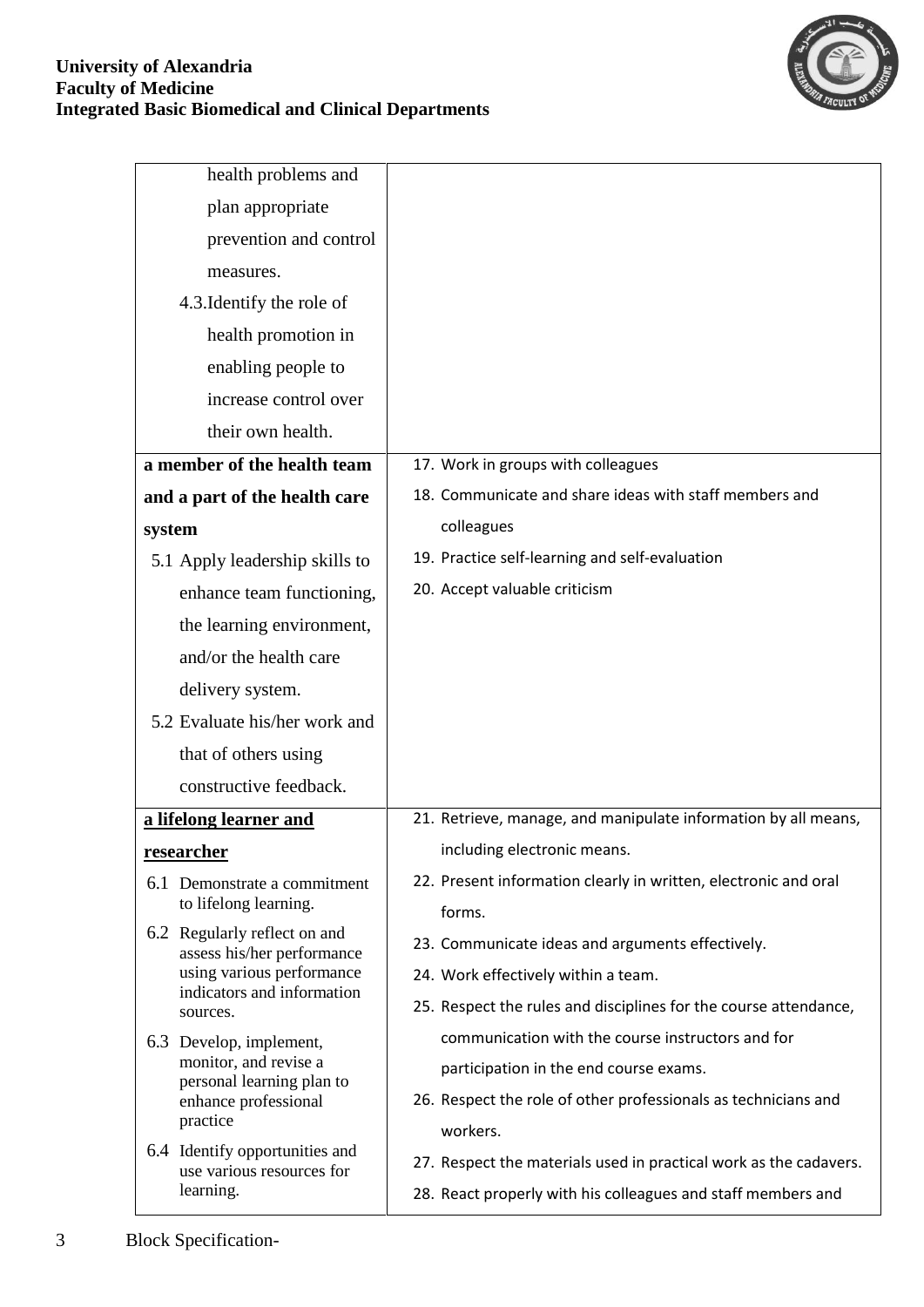

| 6.5 Engage in collaborative<br>learning to continuously | assistant staff. |
|---------------------------------------------------------|------------------|
| improve personal practice                               |                  |
| and contribute to collective                            |                  |
| improvements in practice.                               |                  |
| 6.6 Effectively manage learning                         |                  |
| time and resources and set                              |                  |
| priorities.                                             |                  |

# **IV- Contents& lecture /class objectives**

|          | <b>Microbiology</b>           |          | Parasitology                  | <b>Pharmacology</b> |                               | <b>Community</b> | <b>Clinical</b> |
|----------|-------------------------------|----------|-------------------------------|---------------------|-------------------------------|------------------|-----------------|
| Lectures | Tutorial/<br><b>Practical</b> | Lectures | Tutorial/<br><b>Practical</b> | <b>Lectures</b>     | Tutorial/<br><b>Practical</b> | <b>Lectures</b>  | <b>Rounds</b>   |
| 19       | <u>12</u>                     |          |                               | 10                  |                               |                  |                 |

## **Specific objectives/lecture**

| <b>Topic</b>                                                                                                              | <b>SLOs</b>                                                                                                                                                                                                                                                                                                                                                                                                                                                                                                                                                                                                                                                                                                                                                                                                                                                                                                                                                                      |
|---------------------------------------------------------------------------------------------------------------------------|----------------------------------------------------------------------------------------------------------------------------------------------------------------------------------------------------------------------------------------------------------------------------------------------------------------------------------------------------------------------------------------------------------------------------------------------------------------------------------------------------------------------------------------------------------------------------------------------------------------------------------------------------------------------------------------------------------------------------------------------------------------------------------------------------------------------------------------------------------------------------------------------------------------------------------------------------------------------------------|
| <b>Microbiology</b>                                                                                                       | <b>Statement</b>                                                                                                                                                                                                                                                                                                                                                                                                                                                                                                                                                                                                                                                                                                                                                                                                                                                                                                                                                                 |
| Lecture 1:<br><b>Microbial world and Bacterial</b><br>cell structure                                                      | 1. Categorize different microorganisms into Prokaryotes and<br>Eukaryotes.<br>Compare between prokaryotes and eukaryotes<br>2.<br><b>Classify medically important bacteria</b><br>3.<br>Discuss the normal microbial flora<br>4.<br>Explain the relation between the 2 groups of normal flora<br>5.<br>List the beneficial role of resident flora<br>6.<br>7. List body sites with normal flora<br>Mark the differences between G+ve and G-ve bacterial cell<br>8.<br>walls.<br>9. List the function(s) of each bacterial cell wall component<br>10. Discuss the importance of bacterial cytoplasmic membrane<br>11. Discuss the passage of molecules through the outer<br>membrane of G-ve bacteria<br>12. Distinguish between the structure and functions of the<br>different bacterial cytoplasmic components<br>13. Support the hypothesis that the bacterial capsule is a<br>virulence factor.<br>14. Compare between the bacterial extracellular projecting<br>structures. |
| <b>Lecture 2:</b><br>Bacterial growth &<br>requirements & Bacterial<br>spores<br>$\cdot$ $\sim$<br>$P1$ $P2$<br>$\cdot$ . | 1. Mention different nutritional requirements for bacterial<br>growth.<br>Classify bacteria according to their oxygen requirement.<br>2.<br>State how Facultative anaerobes are able to grow in the<br>3.<br>presence or absence of oxygen.<br>4. Define halophilic, acidophilic, alkalophilic & neutrophilic<br>organisms.<br>5. Analyze the different phases of bacterial growth curve.                                                                                                                                                                                                                                                                                                                                                                                                                                                                                                                                                                                        |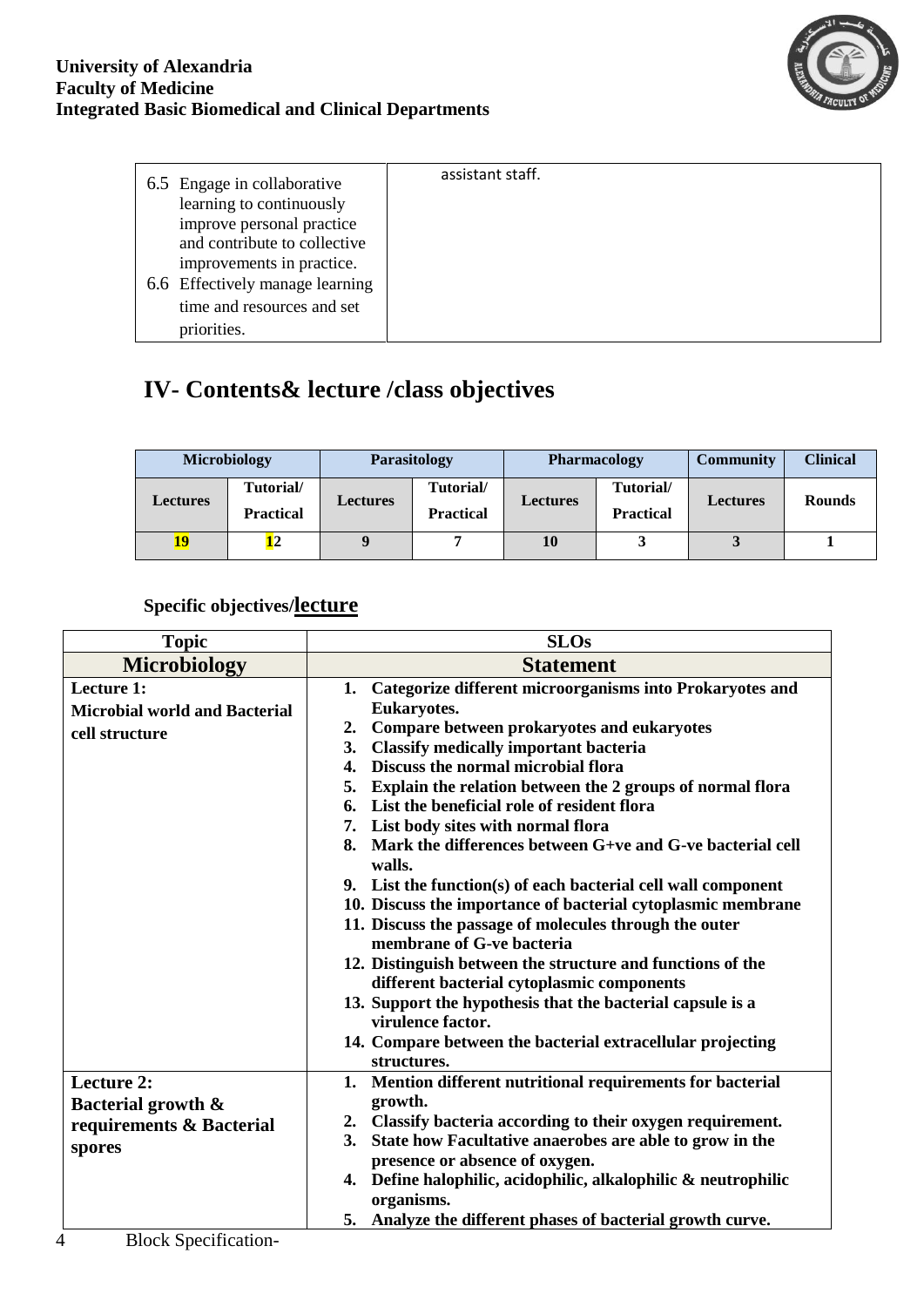#### **University of Alexandria Faculty of Medicine Integrated Basic Biomedical and Clinical Departments**



|                                  | 6. Deduce the causes of limited growth of bacteria in a given                                                            |
|----------------------------------|--------------------------------------------------------------------------------------------------------------------------|
|                                  | growth medium.<br>7. Correlate the phases of bacterial growth curve with the                                             |
|                                  | clinical course of a disease                                                                                             |
|                                  | 8. Discuss the properties of endospores.                                                                                 |
|                                  | Identify the features of endospores that allow a microbe to<br>9.                                                        |
|                                  | survive extreme conditions.<br>10. Name different diseases which can be transmitted by                                   |
|                                  | bacterial spores.                                                                                                        |
|                                  | 11. Recognize sequence of events leading to germination of an                                                            |
|                                  | endospore.                                                                                                               |
| Lecture 3:                       | 1. Compare between infection, colonization, infectivity and                                                              |
| <b>Pathogenesis of bacterial</b> | disease.                                                                                                                 |
| infection                        | Classify the types of pathogens and distinguish the criteria of<br>2.<br>each.                                           |
|                                  | 3. Discover the protective role and the harmful effects of                                                               |
|                                  | commensal bacteria.                                                                                                      |
|                                  | 4. Determine the conditions where opportunistic pathogens can                                                            |
|                                  | cause infection.<br>5. Categorize the properties of true pathogens                                                       |
|                                  | 6. Deduce the difference between bacterial virulence $\&$                                                                |
|                                  | transmissibility                                                                                                         |
|                                  | 7. Compare between bacterial endotoxins and exotoxins                                                                    |
| <b>Lecture 4:</b>                | 1.<br>Relate the structure of viruses to their general properties.                                                       |
| General features &               | Compare viruses with eucaryotic & prokaryotic cells in terms<br>2.                                                       |
| classification of viruses        | of structure and replication.<br>3. Contrast naked viruses to enveloped viruses based on their                           |
|                                  | structure and properties.                                                                                                |
|                                  | 4. Explain the need of defective viruses for helper viruses.                                                             |
|                                  | 5. Categorize the effect of physical and chemical agents on                                                              |
|                                  | viruses.                                                                                                                 |
|                                  | Analyze why viruses are obligate intracellular parasites.<br>6.<br>Categorize viruses based on various parameters.<br>7. |
|                                  | 8. Label viral structures & list their functions                                                                         |
|                                  | 9. Link viral properties to their use as vectors for therapy or                                                          |
|                                  | vaccination.                                                                                                             |
|                                  | Distinguish viral cell interaction results<br>1.                                                                         |
| Lecture 5:                       | Outline different steps of the viral replication cycle<br>2.                                                             |
| <b>Viral Replication and</b>     | Explain terms used in the viral replication cycle<br>3.                                                                  |
| <b>Bacteriophages</b>            | Analyze how the presence or absence of a viral envelope<br>4.                                                            |
|                                  | would affect the way the virus initiates and ends its<br>replicative cycle                                               |
|                                  | 5. Interpret how each step of the viral replicative cycle                                                                |
|                                  | would facilitate the occurrence of the subsequent step                                                                   |
|                                  | Compare between DNA and RNA viruses regarding their<br>6.                                                                |
|                                  | strategy of replication                                                                                                  |
|                                  | 7. Relate how positive and negative sense RNA viruses would                                                              |
|                                  | utilize different strategies to synthesize mRNA                                                                          |
|                                  | 8. Appraise how viruses could reinitiate a new replicative                                                               |
|                                  | cycle without being exposed to the extracellular milieu                                                                  |
|                                  | 9. Categorize different types of phages                                                                                  |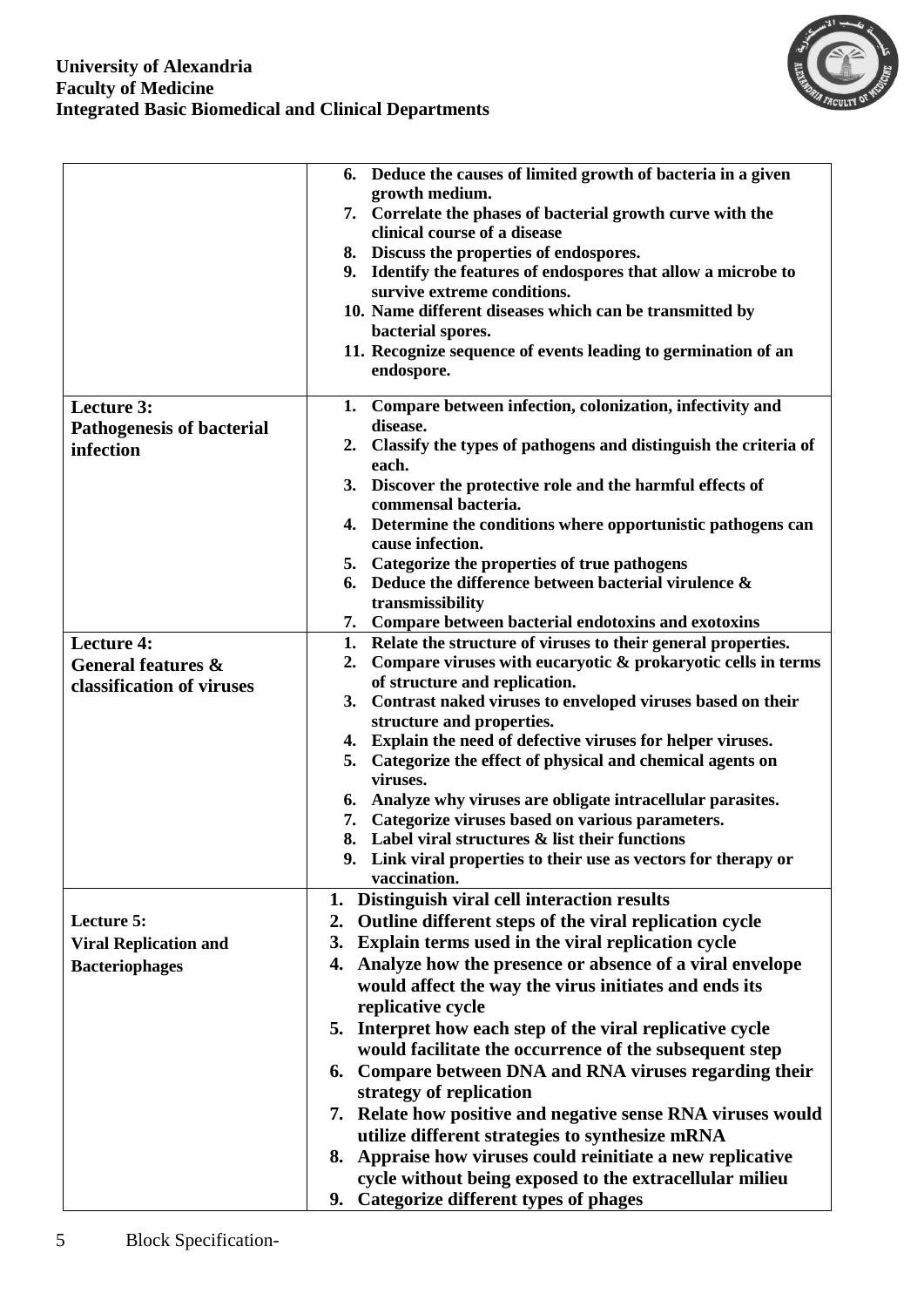

|                                | 10. Distinguish how lytic and lysogenic phages would lead to                       |
|--------------------------------|------------------------------------------------------------------------------------|
|                                | different replicative cycles in their respective bacterial                         |
|                                | hosts.                                                                             |
|                                | 11. Evaluate lysogeny results in bacterial host cells                              |
|                                | 12. Discuss the importance of bacteriophages & how we can<br>make use of it        |
|                                | 13. Appraise how bacteriophages could be used in food                              |
|                                | industry.                                                                          |
|                                | 14. Label the various components of bacteriophage $\&$<br>conclude their functions |
| Lecture 6:                     | Demonstrate the structure of bacterial DNA.<br>1.                                  |
| <b>Bacterial Genetics</b>      | 2. Compare between chromosome and plasmid.                                         |
|                                | 3. Compare between plasmids and transposable elements as                           |
|                                | regards their structures and functions.                                            |
|                                | 4. Classify the types of variation in bacteria.                                    |
|                                | 5. Explain what is meant by genetic engineering $\&$                               |
|                                | determine its tools.                                                               |
|                                | 6. Explain the role of genetic engineering in the production                       |
|                                | of recombinant vaccines                                                            |
|                                | 1. Classify different antibacterial agents according to                            |
| Lecture 7:                     | spectrum of activity                                                               |
| <b>Mechanisms of Action of</b> | 2. Compare between bacteriostatic and bactericidal                                 |
| <b>Antibacterial Agents</b>    | antibacterial agents                                                               |
|                                | 3. Explain the selective toxicity of different antibacterial                       |
|                                | agents                                                                             |
|                                | 4. List the mechanisms of action of the different classes of                       |
|                                | antibacterial agents                                                               |
|                                | 5. Distinguish the targets of the different antibiotic classes                     |
|                                | Determine the spectrum of activity of different<br>6.                              |
|                                | antibacterial agents occurring after birth.                                        |
| Lecture 8:                     | Identify the mechanisms of action by which anti-<br>1.                             |
| <b>Bacterial Resistance to</b> | tuberculous drugs can (inhibit/kill) Mycobacterium                                 |
| <b>Chemotherapeutic Agents</b> | tuberculosis                                                                       |
|                                | Explain the role of probiotics in the treatment of some<br>2.                      |
|                                | diseases                                                                           |
|                                | 3. List the mechanisms of action of some antibiotics against                       |
|                                | anaerobic<br>bacteria                                                              |
|                                | 4. Determine the possible mechanisms by which bacteria                             |
|                                | acquire antimicrobial resistance.                                                  |
|                                | 5. Locate in the illustration the site/sites of the different                      |
|                                | mechanisms by which bacteria can resist a                                          |
|                                | chemotherapeutic agent.                                                            |
|                                | 6. Distinguish, giving examples, between genetic and non-                          |
|                                | genetic origin of bacterial drug resistance.                                       |
|                                | 7. Elaborate how genetics plays a role in drug resistance.                         |
|                                | 8. Categorize the levels of antimicrobial resistance.                              |
|                                | 9. Propose a treatment solution for patients with either                           |
|                                | high- or low-level resistance.                                                     |
|                                | 10. Deduce a definition, giving examples to the term cross-                        |
|                                |                                                                                    |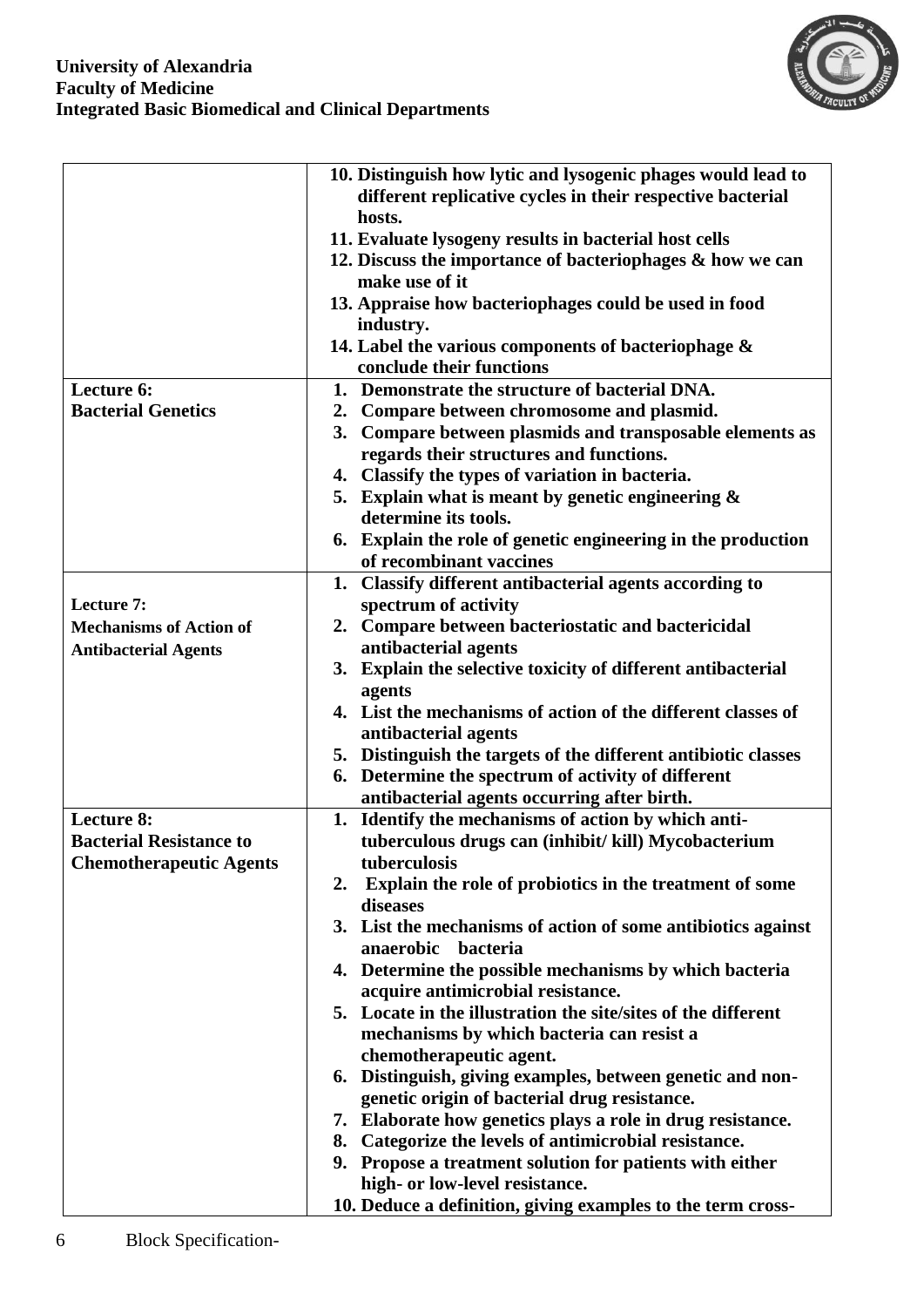

|                          | resistance.                                                          |
|--------------------------|----------------------------------------------------------------------|
|                          | 11. Design a plan to control drug resistance.                        |
| <b>Lecture 9:</b>        | 1. Make use of clinical information and laboratory findings          |
| <b>Staphylococci</b>     | of staphylococci in solving problems.                                |
|                          | 2. Distinguish coagulase positive from coagulase negative            |
|                          | staphylococci.                                                       |
|                          | 3. Interpret the results of microbiological investigations of        |
|                          | a clinical specimen sent to the laboratory for diagnosis             |
|                          | of a staphylococcal infection                                        |
|                          | 4. Select the virulence factor/s of Staphylococcus involved          |
|                          | in a given clinical presentation.                                    |
|                          | 5. Identify the clinical significance of a given a                   |
|                          | Staphylococcus isolate.                                              |
|                          | 6. Compare between S. epidermidis and S. saprophyticus               |
|                          | regarding laboratory criteria and clinical findings.                 |
|                          | 7. Explain the evolution & how to confirm MRSA                       |
|                          | infections.                                                          |
|                          | 8. Design an algorithm for testing antimicrobial                     |
|                          | susceptibility of S. aureus isolates.                                |
|                          | 9. Determine the role of each virulence factor in                    |
|                          | <b>Staphylococcus aureus pathogenicity</b>                           |
|                          | 10. Mark the importance of Staphylococcus aureus carrier             |
|                          | as a source of hospital outbreaks.                                   |
| <b>Lecture 10:</b>       | 1. Compare between Streptococci and Staphylococci                    |
| Streptococci             | <b>Classify streptococci.</b><br>2.                                  |
|                          | 3. Conclude the main antigenic features of Streptococcus             |
|                          | pyogenes<br>4. Mark the toxins and enzymes of Streptococcus pyogenes |
|                          | 5. Discover the main differences between toxins and                  |
|                          | enzymes of Streptococcus pyogenes and those of                       |
|                          | <b>Staphylococcus aureus</b>                                         |
|                          | 6. Discuss Pathogenesis and clinical findings of                     |
|                          | <b>Streptococcus pyogenes</b>                                        |
|                          | 7. Propose an algorithm for the laboratory diagnosis of              |
|                          | streptococcal infections                                             |
| <b>Lecture 11:</b>       | 1. Categorize Gram negative bacilli according to their               |
| Gram-negative bacilli of | habitat, pathogenicity and oxygen requirements.                      |
| medical importance       | 2. Discover the diseases caused by E.coli, Klebsiella,               |
|                          | Proteus, Pseudomonas and Acinetobacter.                              |
|                          | 3. Determine the cultural characteristics of E.coli,                 |
|                          | Klebsiella, Proteus, Pseudomonas and Acinetobacter.                  |
|                          | 4. Compare the different colonial morphologies and                   |
|                          | biochemical reactions of the discussed Gram-negative                 |
|                          | bacilli                                                              |
| <b>Lecture 12:</b>       | Define antigens.<br>1.                                               |
| Immunogens, antigens and | List the different types of antigens.<br>2.                          |
| antibodies               | Compare the different types of antigens.<br>3.                       |
|                          | Distinguish between antigens and superantigens.<br>4.                |
|                          | Discover the nature of antibodies.<br>5.                             |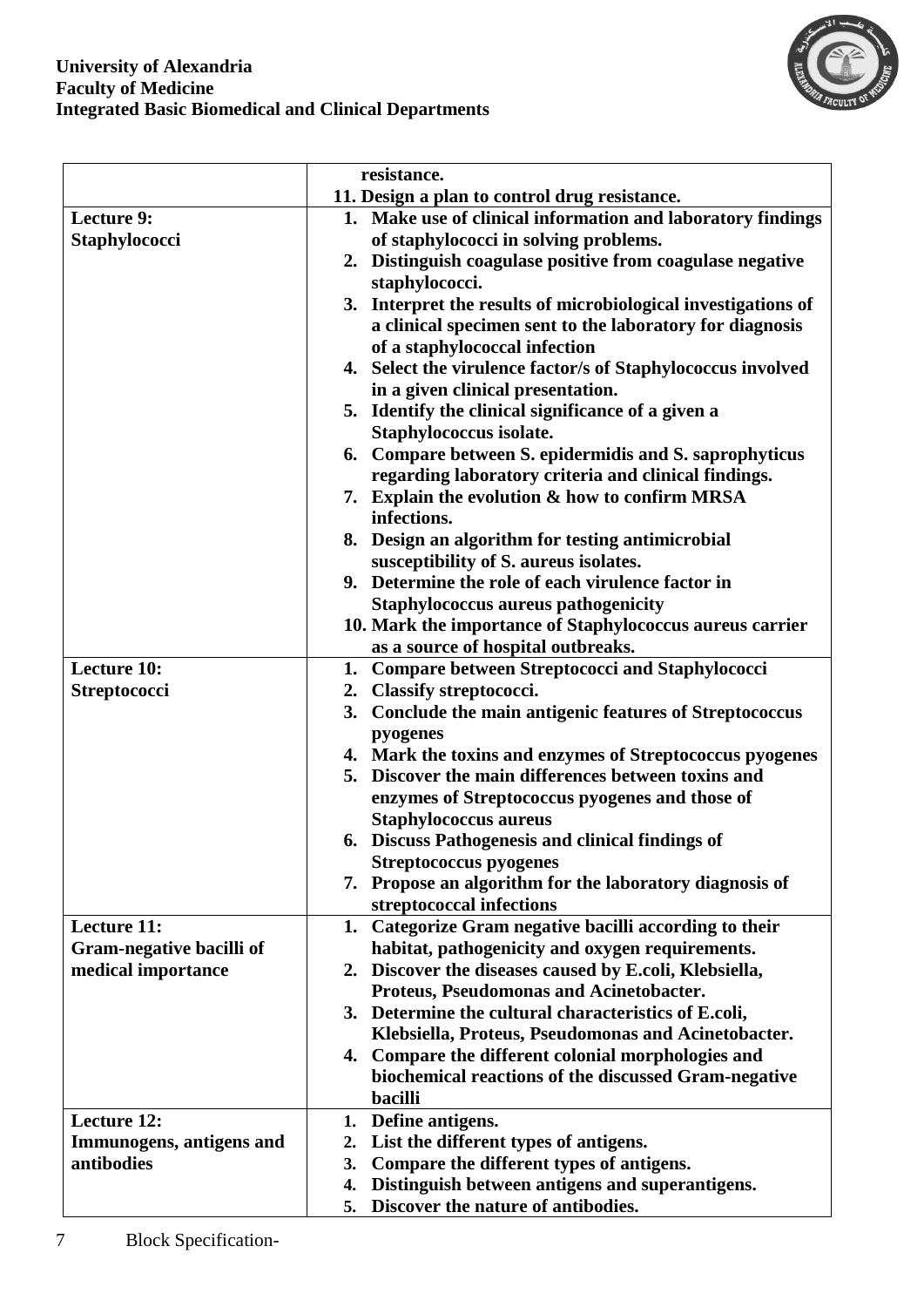

|                                      | 6. Illustrate the basic structure of an immunoglobulin                                    |
|--------------------------------------|-------------------------------------------------------------------------------------------|
|                                      | molecule.                                                                                 |
|                                      | 7. Categorize Immunoglobulin classes.                                                     |
|                                      | 8. Explain immunoglobulin class switching.<br>9. Discuss the rate of antibody production. |
|                                      | 10. Analyze the protective functions of antibodies.                                       |
|                                      | 11. Define monoclonal antibodies.                                                         |
|                                      | 12. Discuss the methods of production of monoclonal                                       |
|                                      | antibodies.                                                                               |
|                                      | 13. Determine the diagnostic and therapeutic applications of                              |
|                                      | monoclonal antibodies.                                                                    |
| <b>Lecture 13:</b>                   | 1. Define complement and its components                                                   |
| The Complement system                | 2. Decide the different sites of synthesis of complement                                  |
| and Major                            | Compare the 3 complement pathways<br>3.                                                   |
| <b>Histocompatibility Complex</b>    | <b>Explain the biological functions of complement</b><br>4.                               |
| (MHC)                                | 5. Distinguish the membrane attack complex of                                             |
|                                      | complement                                                                                |
|                                      | 6. Determine the opsonic component of complement                                          |
|                                      | 7. Deduce the most chemotactic component of complement                                    |
|                                      | 8. Categorize major histocompatibility antigens                                           |
|                                      | 9. Define major and minor histocompatibility complex                                      |
|                                      | 10. Compare between class I and II MHC complex                                            |
|                                      | 11. List 2 methods of MHC typing                                                          |
|                                      | 12. Explain the significance of MHC                                                       |
| <b>Lecture 14:</b>                   | 1. Explain the pathway and the fate of hematopoietic stem                                 |
| <b>Immune response to infectious</b> | cell                                                                                      |
| agents: Innate Immunity              | 2. Compare between Innate and adaptive immunity                                           |
|                                      | <b>Explain mechanisms of innate immunity</b><br>3.                                        |
|                                      | 4. Distinguish the roles of Toll and NOD like receptors in                                |
|                                      | innate immunity                                                                           |
|                                      | 5. Define PAMPs and how do they act                                                       |
|                                      | 6. List cells of innate immunity                                                          |
|                                      | 7. Explain antibody dependent cell mediated cytotoxicity<br>(ADCC)                        |
|                                      | 8. List phagocytic cells and how they are stimulated                                      |
| <b>Lecture 15:</b>                   | 1. Define cytokines                                                                       |
| <b>Cytokines and Interferons</b>     | <b>Explain characteristics and clinical uses of cytokines</b><br>2.                       |
|                                      | <b>Define of interferons</b><br>3.                                                        |
|                                      | Distinguish between the two main types of interferons<br>4.                               |
|                                      | Identify the stimulus for induction of type 1 interferon<br>5.                            |
|                                      | 6. Explain diagrammatically the antiviral action of                                       |
|                                      | interferon.                                                                               |
|                                      | 7. List the clinical uses of interferon                                                   |
|                                      | 8. What is pegylated interferon                                                           |
|                                      |                                                                                           |
|                                      | List side effects of interferon                                                           |
| Lecture 16:                          | 1. Classify subdivisions of acquired immunity and choose                                  |
| <b>Immune Response to</b>            | examples for each of them.                                                                |

8 Block Specification-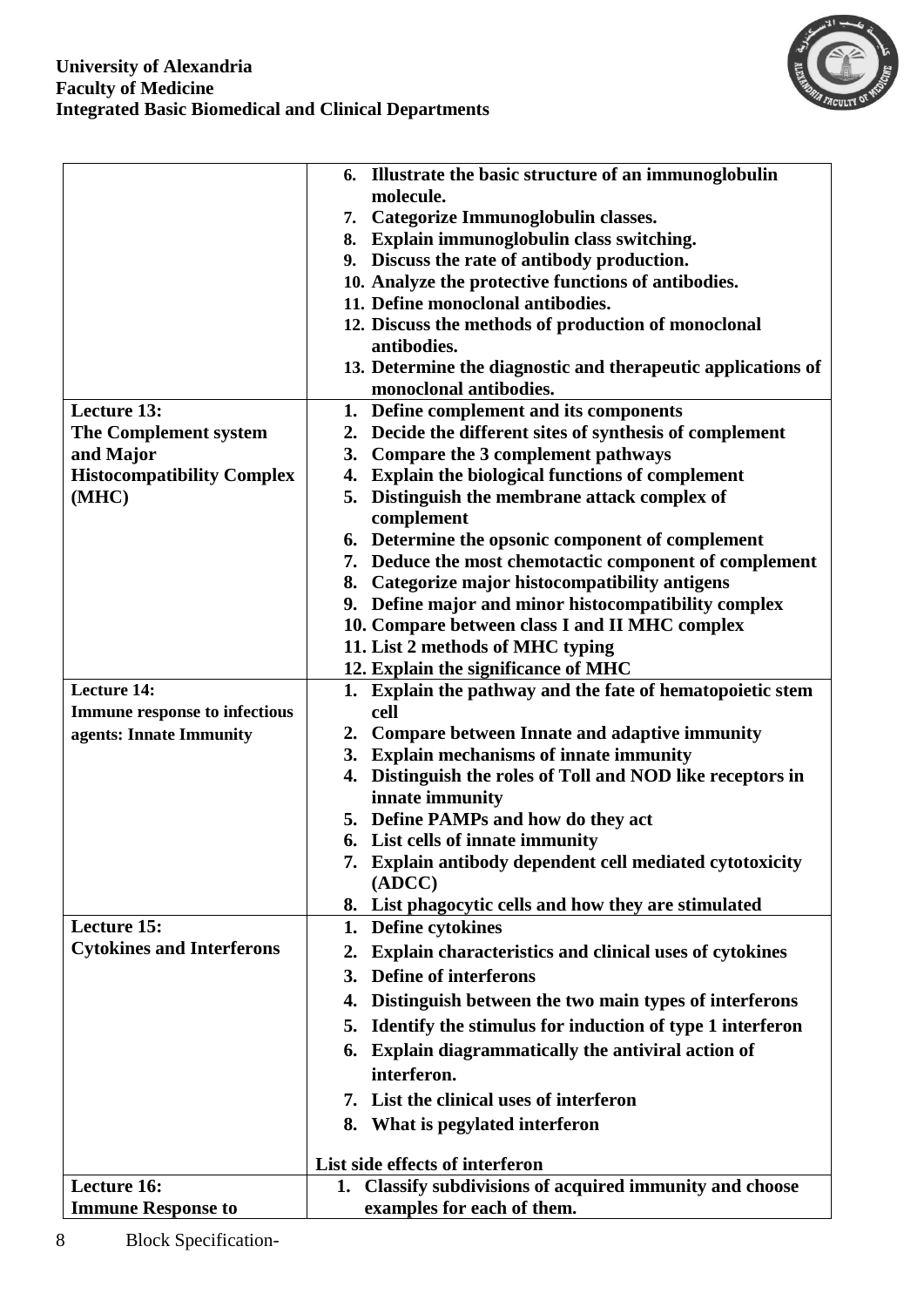

| <b>Infectious Agents: Adaptive</b> | 2. Discuss the cells involved in the specific immune                                   |
|------------------------------------|----------------------------------------------------------------------------------------|
| (Acquired) Immunity                | response.                                                                              |
|                                    | 3. List the major events taking place in the specific immune                           |
|                                    | response.                                                                              |
|                                    | 4. Illustrate the interaction between the antigen presenting                           |
|                                    | cell and T helper cell leading to its activation.                                      |
|                                    | 5. Explain the sequence of events in the adaptive immune                               |
|                                    | response, its outcome and down-regulation.                                             |
|                                    | 6. Analyze the interaction between innate and adaptive<br>immune responses.            |
| <b>Lecture 17:</b>                 | 1. Explain principle of vaccination                                                    |
| <b>Vaccines</b>                    | Discuss the achievements of immunization programs<br>2.                                |
|                                    | List different types of vaccines<br>3.                                                 |
|                                    | Choose appropriate vaccine for certain situations based<br>4.                          |
|                                    | on advantages and limitations of vaccines studied.                                     |
|                                    | Distinguish and define the difference between various<br>5.                            |
|                                    | types of vaccines                                                                      |
|                                    | 6. Explain the preparation concept of each type of vaccine                             |
|                                    | List advantages and disadvantages of vaccines studied<br>7.                            |
| Lecture18:                         | 1.<br>Describe the structure and morphology of                                         |
| <b>Herpesviruses</b>               | <b>Herpesviruses</b>                                                                   |
|                                    | 2. Classify this group of viruses                                                      |
|                                    | 3. Appraise how the different members of herpesviruses                                 |
|                                    | have different sites of latency                                                        |
|                                    | 4. Interpret how the site of latency may affect the nature of<br>the recurrent illness |
|                                    | 5. Distinguish how recurrent infection with these viruses                              |
|                                    | may be clinically different than primary infections                                    |
|                                    | 6. Compare between the clinical syndromes occurring in                                 |
|                                    | immunocompetent versus immunocompromised                                               |
|                                    | individuals                                                                            |
|                                    | 7. Outline the methods of laboratory diagnosis of this                                 |
|                                    | group of viruses                                                                       |
|                                    | 8. Identify the antivirals that could be used for treating                             |
|                                    | infections caused by some herpesviruses                                                |
| Lecture 19:                        | Compare between bacterial & fungal cell walls.<br>1.                                   |
| <b>Introduction to Medical</b>     | Elaborate the natural habitat of fungi & the<br>2.                                     |
| <b>Mycology</b>                    | atmospheric requirements                                                               |
|                                    | 3. Explain the medical importance of fungi                                             |
|                                    | Discover the toxic effect of aflatoxins on liver.<br>4.                                |
|                                    | Categorize the different morphological features of fungi<br>5.                         |
|                                    | Explain the diseases caused by Aspergillus and Candida.<br>6.                          |
|                                    | 7. Determine the cultural characteristics of Aspergillus and                           |
|                                    | Candida.                                                                               |
|                                    | 8. Identify the methods of laboratory diagnosis of                                     |
|                                    | <b>Aspergillus and Candida.</b>                                                        |
| Parasitology                       | <b>Statement</b>                                                                       |

9 Block Specification-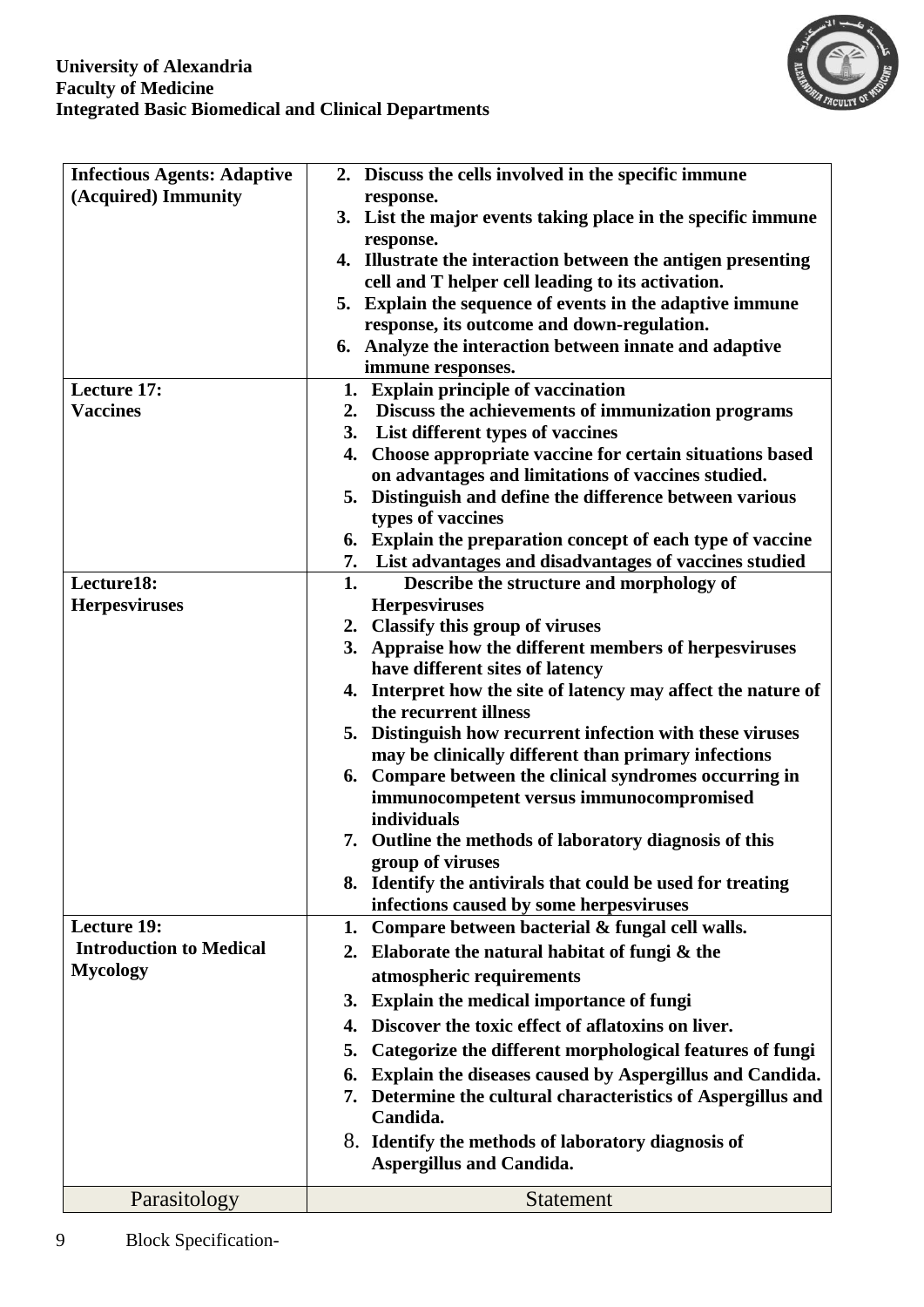#### **University of Alexandria Faculty of Medicine Integrated Basic Biomedical and Clinical Departments**



| Lecture 1:<br><b>General Introduction to Medical</b><br>Parasitology | 1. Explain the different terminology used in Medical Parasitology.<br>2. Compare between different types of hosts and different types of<br>parasites.<br>3. Design different types of parasite life cycles.<br>4. Identify the different sources of parasitic infections.<br>5. List the different portals of entry and exist of parasites.<br>6. Predict the mode of transmission of parasitic infections.<br>7. Propose the different mechanisms of pathogenesis of parasitic<br>infections. |
|----------------------------------------------------------------------|-------------------------------------------------------------------------------------------------------------------------------------------------------------------------------------------------------------------------------------------------------------------------------------------------------------------------------------------------------------------------------------------------------------------------------------------------------------------------------------------------|
| Lecture 2:                                                           | Classify parasitic organisms.<br>1.                                                                                                                                                                                                                                                                                                                                                                                                                                                             |
| <b>Introduction to Medical</b>                                       | Mention the classification of Helminthology.<br>2.                                                                                                                                                                                                                                                                                                                                                                                                                                              |
| <b>Helminthology:</b>                                                | Compare the morphological features of the different classes of<br>3.                                                                                                                                                                                                                                                                                                                                                                                                                            |
| <b>Trematoda</b>                                                     | helminths                                                                                                                                                                                                                                                                                                                                                                                                                                                                                       |
|                                                                      | Categorize the general characters of Trematoda.<br>4.                                                                                                                                                                                                                                                                                                                                                                                                                                           |
|                                                                      | Compose life cycle of Trematoda.<br>5.                                                                                                                                                                                                                                                                                                                                                                                                                                                          |
|                                                                      | Predict the diagnostic and infective stages of Trematoda and<br>6.                                                                                                                                                                                                                                                                                                                                                                                                                              |
|                                                                      | their mode of infection                                                                                                                                                                                                                                                                                                                                                                                                                                                                         |
|                                                                      |                                                                                                                                                                                                                                                                                                                                                                                                                                                                                                 |
|                                                                      | 7. Justify the presence of snails in the life cycle of Trematoda.                                                                                                                                                                                                                                                                                                                                                                                                                               |
| Lecture 3:                                                           | Describe the general diagnostic morphology and habitat of<br>1.                                                                                                                                                                                                                                                                                                                                                                                                                                 |
| <b>Introduction to Medical</b>                                       | cestodes.                                                                                                                                                                                                                                                                                                                                                                                                                                                                                       |
| Helminthology: Cestoidea.                                            | Correlate the morphological character of trematodes and<br>$2_{\bullet}$                                                                                                                                                                                                                                                                                                                                                                                                                        |
|                                                                      | cestodes.                                                                                                                                                                                                                                                                                                                                                                                                                                                                                       |
|                                                                      | Determine the broad lines of the life cycle of cestodes in the<br>3.                                                                                                                                                                                                                                                                                                                                                                                                                            |
|                                                                      | human body $\&$ the intermediate host(s).                                                                                                                                                                                                                                                                                                                                                                                                                                                       |
|                                                                      | Deduce the diagnostic stage, the infective stage and the mode of<br>4.<br>infection.                                                                                                                                                                                                                                                                                                                                                                                                            |
|                                                                      |                                                                                                                                                                                                                                                                                                                                                                                                                                                                                                 |
|                                                                      | 5. Compare the life cycle of cestodes to other helminths.                                                                                                                                                                                                                                                                                                                                                                                                                                       |
| <b>Lecture 4:</b>                                                    | 1. Identify the general characters of Phylum Nematoda.                                                                                                                                                                                                                                                                                                                                                                                                                                          |
| <b>Introduction to Medical</b>                                       | 2. Classify nematodes according to their habitat.                                                                                                                                                                                                                                                                                                                                                                                                                                               |
| Helminthology: Nematoda.                                             | 3. Distinguish the diagnostic stages of nematode.                                                                                                                                                                                                                                                                                                                                                                                                                                               |
|                                                                      | 4. Categorize nematodes according to the modes of transmission<br>and infective stages.                                                                                                                                                                                                                                                                                                                                                                                                         |
|                                                                      | 5. Design the general life cycle of intestinal and tissue nematodes.                                                                                                                                                                                                                                                                                                                                                                                                                            |
|                                                                      | 6. Interpret the role of arthropod vector in the life cycle of tissue                                                                                                                                                                                                                                                                                                                                                                                                                           |
|                                                                      | nematodes                                                                                                                                                                                                                                                                                                                                                                                                                                                                                       |
| Lecture 5:                                                           | 1. Explain what is meant by protozoa.                                                                                                                                                                                                                                                                                                                                                                                                                                                           |
| <b>Introduction to Medical</b>                                       | List the general characteristic features of protozoa.<br>2.                                                                                                                                                                                                                                                                                                                                                                                                                                     |
| Protozoology.                                                        | 3. Identify the structure of a protozoon cell.                                                                                                                                                                                                                                                                                                                                                                                                                                                  |
|                                                                      | 4. Justify the importance of protozoon cytoplasm.                                                                                                                                                                                                                                                                                                                                                                                                                                               |
|                                                                      | 5. Classify protozoa according to the organs of locomotion.                                                                                                                                                                                                                                                                                                                                                                                                                                     |
|                                                                      | 6. List the characteristic features of subphylum sarcodina.                                                                                                                                                                                                                                                                                                                                                                                                                                     |
|                                                                      | 7. List the criteria of subphylum mastigophora.                                                                                                                                                                                                                                                                                                                                                                                                                                                 |
|                                                                      | 8. Determine the criteria of ciliophora.                                                                                                                                                                                                                                                                                                                                                                                                                                                        |
|                                                                      | 9. Determine the criteria of apicomplexa.                                                                                                                                                                                                                                                                                                                                                                                                                                                       |
|                                                                      | 10. Criticize the complicated life cycle of coccidia                                                                                                                                                                                                                                                                                                                                                                                                                                            |
|                                                                      |                                                                                                                                                                                                                                                                                                                                                                                                                                                                                                 |
| Lecture 6:                                                           | 1- Discuss the term "Medical Entomology".                                                                                                                                                                                                                                                                                                                                                                                                                                                       |
| <b>Introduction to Medical</b>                                       | Compare different types of arthropod development.<br>2-                                                                                                                                                                                                                                                                                                                                                                                                                                         |
| Entomology.                                                          | 3- Classify medically important arthropods.                                                                                                                                                                                                                                                                                                                                                                                                                                                     |
|                                                                      | 4- Categorize arthropods according to their medical importance.                                                                                                                                                                                                                                                                                                                                                                                                                                 |
|                                                                      | 5- Interpret the type of disease transmission by arthropods.                                                                                                                                                                                                                                                                                                                                                                                                                                    |
|                                                                      | 6- Compose how arthropods can convey infections.                                                                                                                                                                                                                                                                                                                                                                                                                                                |
|                                                                      | 7- Deduce the role of arthropods as causers of diseases.                                                                                                                                                                                                                                                                                                                                                                                                                                        |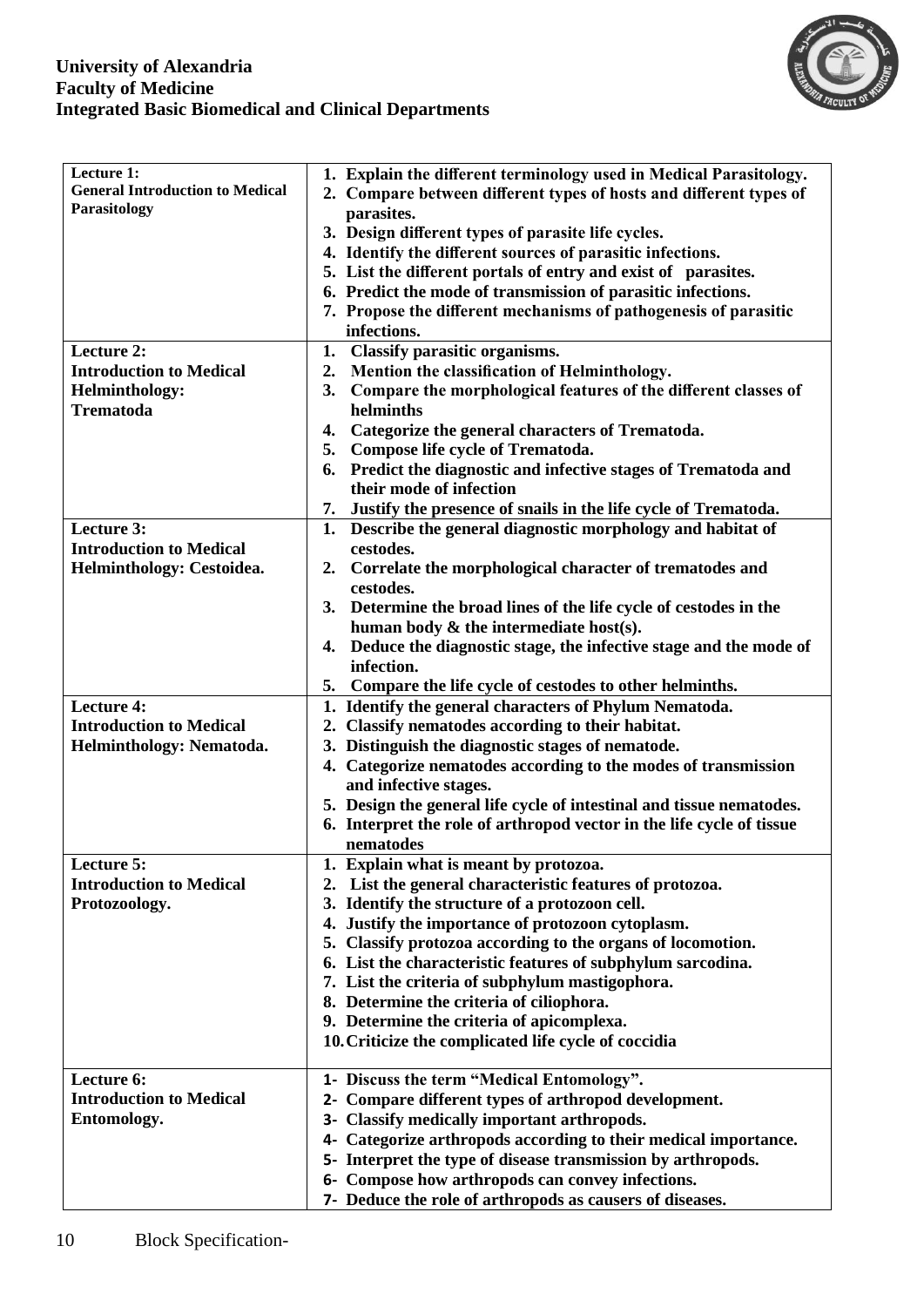

| Lecture 7:<br><b>Toxaemia and Allergy Caused</b><br>by Arthropods.           | 1. Identify the symptoms of scorpion sting.<br>2. Determine how to diagnose a case of toxaemia caused by<br>scorpion sting.<br>3. Discuss how to treat a case of toxaemia caused by scorpion sting.<br>4. Explain what is meant by tick dermatosis.<br>5. Explain what is meant by tick paralysis.<br>6. Classify the arthropods causing allergic reactions in the skin and<br>the respiratory tract.<br>7. Identify the mechanisms by which Sarcoptes scabiei mites<br>produce pruritus.<br>8. Discover the types of lesions produced by Sarcoptes scabiei mites                                                                                                                                                                                                                                                                                                                          |  |
|------------------------------------------------------------------------------|--------------------------------------------------------------------------------------------------------------------------------------------------------------------------------------------------------------------------------------------------------------------------------------------------------------------------------------------------------------------------------------------------------------------------------------------------------------------------------------------------------------------------------------------------------------------------------------------------------------------------------------------------------------------------------------------------------------------------------------------------------------------------------------------------------------------------------------------------------------------------------------------|--|
|                                                                              | and the usual sites involved.                                                                                                                                                                                                                                                                                                                                                                                                                                                                                                                                                                                                                                                                                                                                                                                                                                                              |  |
| Lecture 8:<br><b>Myiasis.</b>                                                | 1- Discuss the term "Myiasis" as regards the causative agent and<br>risks of infestation.<br>2- Elaborate the different types of Myiasis according to the type of<br>tissues invaded by maggots.<br>3- Classify the flies causing myiasis and their biological habits.<br>4- Discuss the mechanisms of cutaneous myiasis.<br>5- Deduce the clinical picture and complications of each type of<br>myiasis.<br>6- Interpret the suitable treatment of each type of myiasis.<br>7- Design a plan to prevent myiasis.<br>8- Justify the statement "Larvae of higher Diptera are beneficial"                                                                                                                                                                                                                                                                                                    |  |
| Lecture 9:<br><b>Laboratory Diagnosis of</b><br><b>Parasitic Infections.</b> | 1. Determine the recommended criteria for different samples<br>applied for parasitological examination.<br>2. Recommend suitable laboratory diagnostic techniques for<br>different classes of parasites.<br>3. Discuss different samples used in direct parasitological diagnosis.<br>4. Comprehend the role of each laboratory technique in diagnosis<br>of parasitic infections.<br>5. Discuss how to manipulate stool sample for detection of parasitic<br>ova and protozoa.<br>6. Compare between different techniques used to diagnose parasites<br>in blood.<br>7. Justify the use of immunological techniques in diagnosis of<br>parasitic infections.<br>8. Deduce the appropriate concentration technique for scanty<br>parasitic infections in different samples.<br>9. Compare the principles of different serological techniques used<br>in diagnosis of parasitic infections. |  |
| Pharmacology                                                                 | <b>Statement</b>                                                                                                                                                                                                                                                                                                                                                                                                                                                                                                                                                                                                                                                                                                                                                                                                                                                                           |  |
| Lecture 1:<br><b>Principles of antimicrobial</b><br>therapy                  | 1. Identify the general principles of use of antimicrobial drugs for<br>treatment of common infectious diseases.<br>2. Categorize the goals of antimicrobial therapy.<br>3. Distinguish the proper empiric antimicrobial therapy.<br>4. Correlate the selection of antimicrobial therapy to definite<br>patient's and drug's related factors.<br>5. Defend about the rationale use of antimicrobial drugs<br>combinations and chemoprophylaxis.<br>6. Discriminate between rationale use and the misuse of<br>antimicrobial drugs.                                                                                                                                                                                                                                                                                                                                                         |  |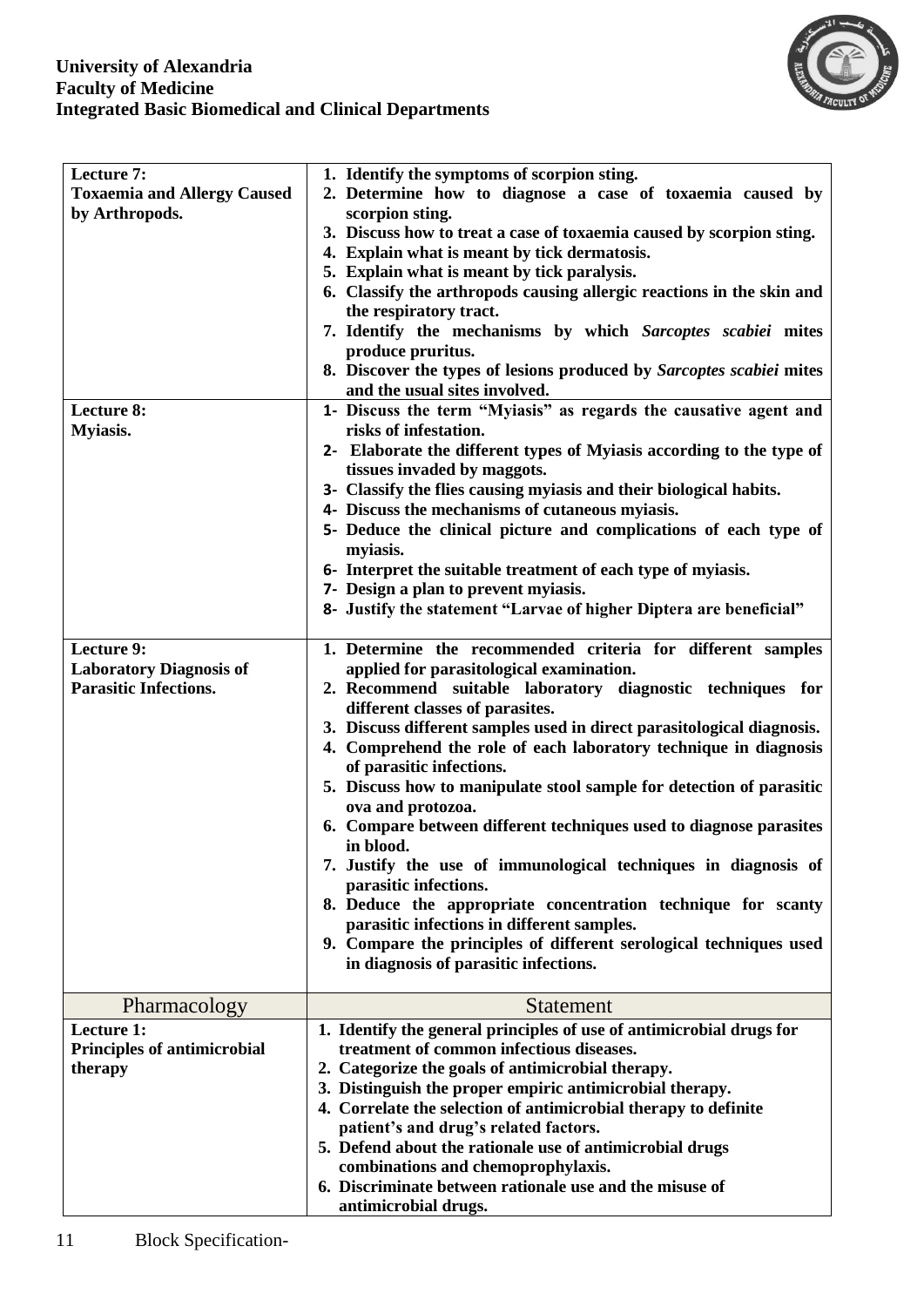

| Lecture 2:                            | Relate penicillin relevant pharmacokinetics to their clinical uses.<br>1.                                                      |
|---------------------------------------|--------------------------------------------------------------------------------------------------------------------------------|
| <b>Cell Wall Synthesis Inhibitors</b> | Correlate the antibacterial spectrum of different types of<br>2.                                                               |
| I                                     | penicillin to their therapeutic uses.                                                                                          |
|                                       | 3. Relate the therapeutic uses of penicillin/beta-lactamase inhibitors                                                         |
|                                       | combination to the mechanism of bacterial resistance.                                                                          |
|                                       | Correlate the serious adverse reactions of penicillin to their<br>4.                                                           |
|                                       | therapeutic uses.<br>Solve a virtual clinical scenario by choosing the proper                                                  |
|                                       | 5.<br>antimicrobial agent for a specific bacterial infection.                                                                  |
| Lecture 3:                            | 1. Relate the relevant pharmacokinetics of cephalosporins to their                                                             |
| <b>Cell Wall Synthesis Inhibitors</b> | therapeutic uses.                                                                                                              |
| $\mathbf{I}$                          | 2. Classify cephalosporins according to their antibacterial spectrum.                                                          |
|                                       | 3. Correlate the antibacterial spectrum of cephalosporins to their                                                             |
|                                       | therapeutic uses.                                                                                                              |
|                                       | 4. Differentiate between the therapeutic uses of different generation                                                          |
|                                       | of cephalosporins.                                                                                                             |
|                                       | 5. Describe the adverse reactions of cephalosporins.                                                                           |
|                                       | 6. Solve a virtual clinical scenario by choosing the proper                                                                    |
|                                       | antimicrobial agent for a specific bacterial infection.                                                                        |
| <b>Lecture 4:</b>                     | 1. Relate the relevant pharmacokinetics of carbapenems and                                                                     |
| <b>Cell Wall Synthesis Inhibitors</b> | monobactams to their therapeutic uses.                                                                                         |
| Ш                                     | 2. Correlate between the antibacterial spectrum of carbapenems and                                                             |
|                                       |                                                                                                                                |
|                                       | monobactam and their therapeutic uses.                                                                                         |
|                                       | 3. Correlate the pharmacokinetics, adverse reactions, and drug                                                                 |
|                                       | interactions of glycopeptides (vancomycin and teicoplanin) to                                                                  |
|                                       | their therapeutic uses.                                                                                                        |
|                                       | 4. Differentiate between pharmacokinetics and therapeutic uses of                                                              |
|                                       | different vancomycin formulations.                                                                                             |
|                                       | 5. Define antibacterial spectrum and therapeutic uses of bacitracin.                                                           |
|                                       | 6. Solve a virtual clinical scenario by choosing the proper                                                                    |
|                                       | antimicrobial agent for a specific bacterial infection.                                                                        |
|                                       |                                                                                                                                |
| Lecture 5:                            | 1. Relate the relevant pharmacokinetics of aminoglycosides and                                                                 |
| Protein synthesis inhibitors I        | macrolides to their therapeutic uses.                                                                                          |
|                                       | 2. Correlate the antibacterial spectrum of aminoglycosides and                                                                 |
|                                       | macrolides to their therapeutic uses.                                                                                          |
|                                       | 3. Correlate the adverse reactions and drug interactions of                                                                    |
|                                       | aminoglycosides and macrolides to their therapeutic uses.                                                                      |
|                                       | 4. Solve a virtual clinical scenario by choosing the proper                                                                    |
|                                       | antimicrobial agent for a specific bacterial infection.                                                                        |
| Lecture 6:                            | 1. Correlate the antibacterial spectrum of tetracyclines to their                                                              |
| Protein synthesis inhibitors II       | therapeutic uses.                                                                                                              |
|                                       | 2. Relate the adverse reactions and drug interactions of tetracyclines                                                         |
|                                       | to their pharmacokinetics.                                                                                                     |
|                                       | 3. Describe the antibacterial spectrum, pharmacokinetics, therapeutic                                                          |
|                                       | uses, and adverse reactions of chloramphenicol, clindamycin, and                                                               |
|                                       | linezolid.                                                                                                                     |
|                                       | 4. Solve a virtual clinical scenario by choosing the proper                                                                    |
| Lecture 7:                            | antimicrobial agent for a specific bacterial infection.<br>1. Correlate the antibacterial spectrum of DNA synthesis inhibitors |
|                                       |                                                                                                                                |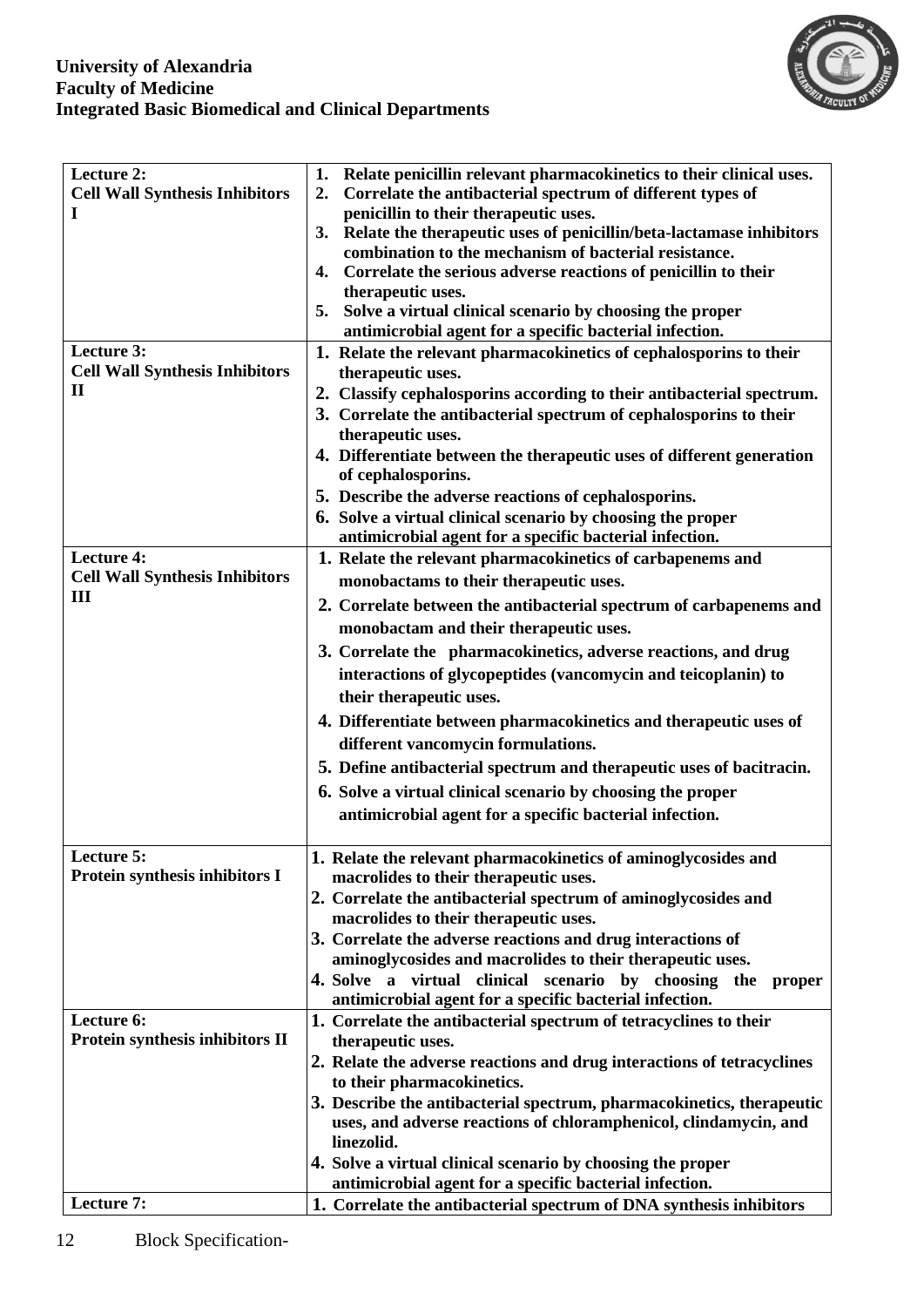

| DNA synthesis inhibitors,                      |                                                                                                                                            |  |  |  |
|------------------------------------------------|--------------------------------------------------------------------------------------------------------------------------------------------|--|--|--|
| bacterial metabolism                           | (fluoroquinolones and metronidazole) to their therapeutic uses.<br>2. Relate the classification of fluoroquinolones to their antibacterial |  |  |  |
| inhibitors and                                 | spectrum and therapeutic uses.                                                                                                             |  |  |  |
| <b>Specific urinary antiseptics</b>            | 3. Relate the adverse reactions of fluoroquinolones and                                                                                    |  |  |  |
|                                                | metronidazole to their therapeutic uses.                                                                                                   |  |  |  |
|                                                | 4. Describe the antibacterial spectrum, therapeutic uses, adverse                                                                          |  |  |  |
|                                                | reactions, drug interactions, and contraindications of inhibitor of<br>bacterial metabolism (folate antagonists).                          |  |  |  |
|                                                | 5. Relate the pharmacokinetics of urinary antiseptics to their specific                                                                    |  |  |  |
|                                                | use.                                                                                                                                       |  |  |  |
|                                                | 6. Explain the antibacterial spectrum, therapeutic uses, adverse<br>reactions, and drug interactions of urinary antiseptics.               |  |  |  |
|                                                | 7. Solve a virtual clinical scenario by choosing the proper                                                                                |  |  |  |
|                                                | antimicrobial agent for specific bacterial infection.                                                                                      |  |  |  |
| Lecture 8:<br><b>Antifungal drugs</b>          | 1. Classify antifungal drugs according to their mechanism of action.                                                                       |  |  |  |
|                                                | 2. Classify antifungal drugs according to their clinical use.                                                                              |  |  |  |
|                                                | 3. Describe the antifungal spectrum, pharmacokinetics, clinical uses,                                                                      |  |  |  |
|                                                | adverse effects, and drug interactions of antifungal drugs.                                                                                |  |  |  |
|                                                | 4. Differentiate between different antifungal azoles.                                                                                      |  |  |  |
|                                                | 5. Solve a virtual clinical scenario by choosing the proper antifungal                                                                     |  |  |  |
|                                                | agent for a specific fungal infection.                                                                                                     |  |  |  |
| <b>Lecture 9:</b><br><b>Antiherpetic drugs</b> | 1. Correlate the antibacterial spectrum of anti-herpetic drugs to their                                                                    |  |  |  |
|                                                | therapeutic uses.                                                                                                                          |  |  |  |
|                                                | 2. Explain the mechanism of action, therapeutic uses, and adverse<br>reactions of anti-herpetic drugs.                                     |  |  |  |
|                                                |                                                                                                                                            |  |  |  |
|                                                | 3. Solve a virtual clinical scenario by choosing the proper antiviral<br>agent for a specific viral infection.                             |  |  |  |
| Lecture 10:                                    | 1. Relate the relevant pharmacokinetics and antiparasitic spectrum                                                                         |  |  |  |
| <b>Anthelminthic drugs</b>                     | of anthelminthic drugs to their therapeutic uses.                                                                                          |  |  |  |
|                                                | 2. Explain the mechanism of action of anthelminthic drugs.                                                                                 |  |  |  |
|                                                | 3. Link the adverse reactions of anthelminthic drugs to their proper                                                                       |  |  |  |
|                                                | choice.                                                                                                                                    |  |  |  |
|                                                | 4. Solve a virtual clinical scenario by choosing the proper                                                                                |  |  |  |
|                                                | anthelminthic drug for specific parasitic infection.                                                                                       |  |  |  |
| <b>Community Medicine</b>                      | <b>Statement</b>                                                                                                                           |  |  |  |
| Lecture 1:<br><b>Terminology relevant to</b>   | Define the terminology relevant to infectious diseases and their<br>1.<br>transmission                                                     |  |  |  |
|                                                |                                                                                                                                            |  |  |  |
| infectious diseases                            | State the differences between contagious and non-contagious<br>2.                                                                          |  |  |  |
|                                                | disease                                                                                                                                    |  |  |  |
|                                                | Describe the levels of diseases in the population: sporadic,<br>3.                                                                         |  |  |  |
|                                                | endemic, epidemic, outbreak, pandemic                                                                                                      |  |  |  |
|                                                | Distinguish between isolation and quarantine<br>4.                                                                                         |  |  |  |
|                                                | Define herd immunity and herd immunity threshold<br>5.                                                                                     |  |  |  |
|                                                | Infer on the factors affecting the threshold of herd immunity<br>6.                                                                        |  |  |  |
|                                                | based on COVID-19 pandemic                                                                                                                 |  |  |  |
|                                                |                                                                                                                                            |  |  |  |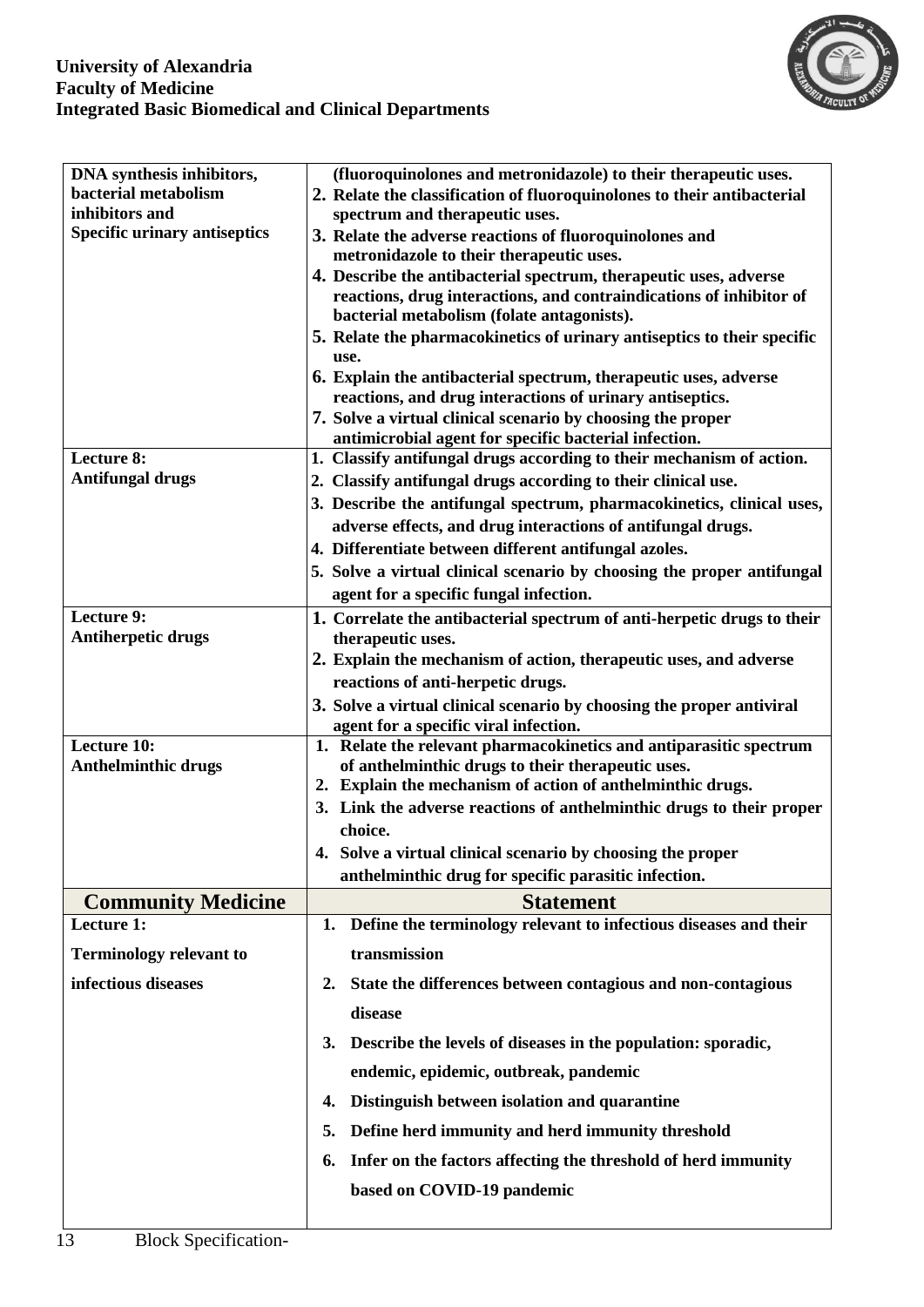

| Lecture 2:                          | Identify the elements of the cycle of infection of a<br>1.               |  |  |
|-------------------------------------|--------------------------------------------------------------------------|--|--|
| <b>Cycle of Infection</b>           | communicable disease                                                     |  |  |
|                                     | Compute the rates of pathogenicity, infectivity and virulence of<br>2.   |  |  |
|                                     | infectious agents                                                        |  |  |
|                                     | Explain the difference between the second attack frequency and<br>3.     |  |  |
|                                     | secondary attack rate                                                    |  |  |
|                                     | List the types of reservoir of infection of a communicable               |  |  |
|                                     | 4.<br>disease                                                            |  |  |
|                                     |                                                                          |  |  |
|                                     | Classify carriers and explain their public health importance in<br>5.    |  |  |
|                                     | disease transmission                                                     |  |  |
|                                     | Explain with examples the different modes of transmission of<br>6.       |  |  |
|                                     | communicable diseases                                                    |  |  |
|                                     | 7. Discuss the factors that affect the susceptibility of the host to     |  |  |
|                                     | communicable diseases                                                    |  |  |
|                                     | Explain the means by which a host acquire resistance to<br>8.            |  |  |
|                                     | communicable diseases                                                    |  |  |
|                                     | 9. Draw a diagram of the cycle of infection to a given                   |  |  |
|                                     | communicable disease                                                     |  |  |
| Lecture 3:                          | List the control measures that should be applied to the agent of a<br>1. |  |  |
| <b>Principles of Prevention and</b> | disease, reservoir, carriers, and susceptible host                       |  |  |
| <b>Control of Communicable</b>      | Outline the different approaches to interrupt the chain of<br>2.         |  |  |
| <b>Diseases</b>                     | transmission of a communicable disease                                   |  |  |
|                                     | Distinguish between sterilization and disinfection and between<br>3.     |  |  |
|                                     | concurrent and terminal disinfection and between isolation and           |  |  |
|                                     | quarantine                                                               |  |  |
|                                     | 4. State the aim of primordial, primary, secondary and tertiary          |  |  |
|                                     | prevention                                                               |  |  |
|                                     | Relate each level of disease prevention to the natural history of<br>5.  |  |  |
|                                     | the disease                                                              |  |  |
|                                     | Explain the intervention relevant to each level of disease<br>6.         |  |  |
|                                     | prevention                                                               |  |  |
|                                     | Apply appropriate measures of prevention and control in<br>7.            |  |  |
|                                     | relation to the natural history of a disease                             |  |  |
|                                     |                                                                          |  |  |

# **Specific objectives/Tutorial(practical)**

| <b>Microbiology</b> | <b>Statement</b> |
|---------------------|------------------|
|---------------------|------------------|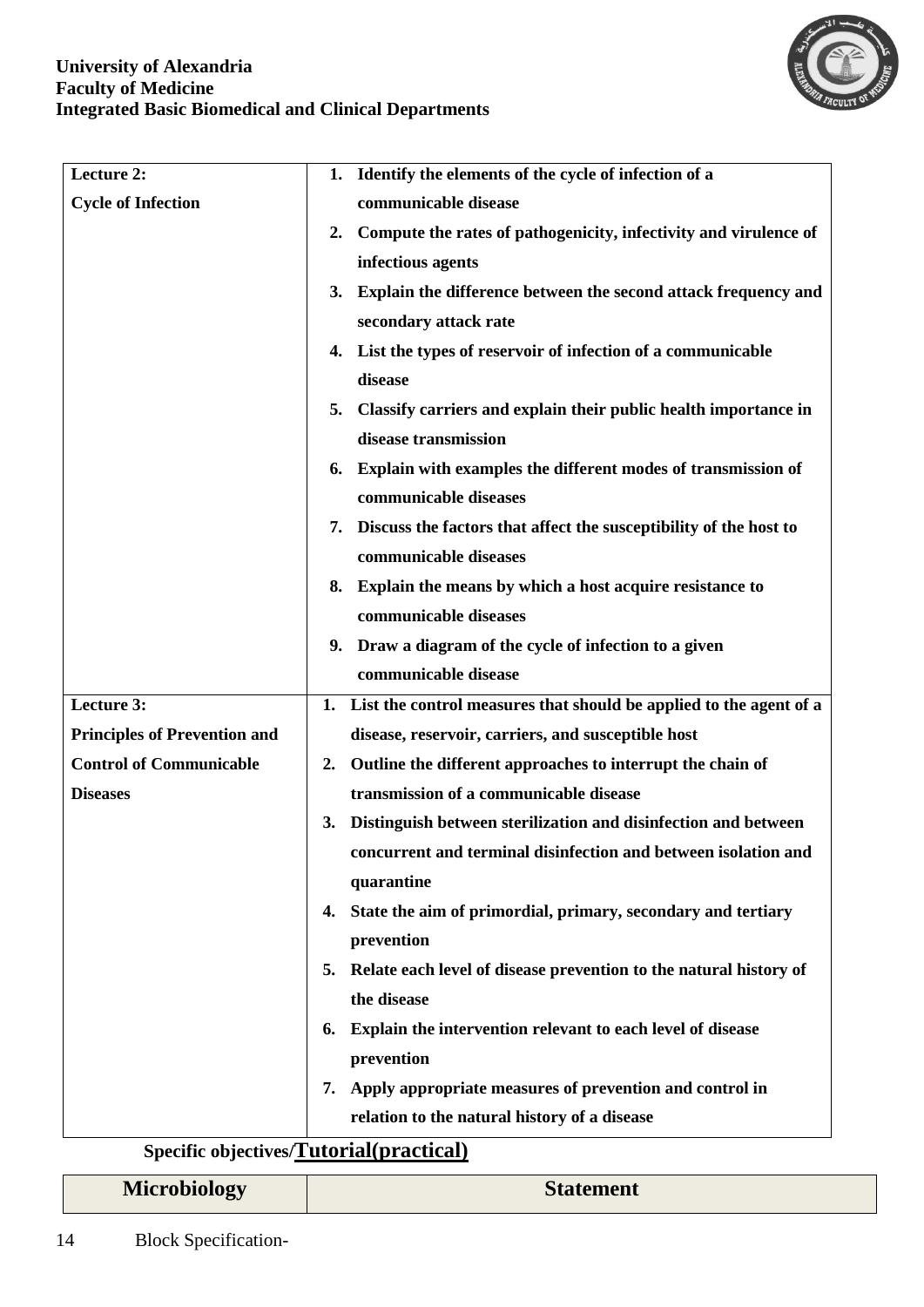

| 1-Sampling for                   | 1. Decide the appropriate sample for diagnosis of different                                                            |  |
|----------------------------------|------------------------------------------------------------------------------------------------------------------------|--|
| <b>Microbiological Diagnosis</b> | infections                                                                                                             |  |
|                                  | 2. Explain different sampling procedures                                                                               |  |
|                                  | 3. Discuss precautions for different sampling procedures                                                               |  |
|                                  | List causes of rejection for different samples<br>4.                                                                   |  |
| 2-Laboratory Diagnosis of        | Outline direct laboratory tests for diagnosis of bacterial infections<br>1.                                            |  |
| <b>Bacterial infections</b>      | Identify the role of gram staining in bacterial identification<br>2.                                                   |  |
|                                  | 3. Formulate systematic approach for laboratory diagnosis of                                                           |  |
|                                  | common bacterial infections                                                                                            |  |
|                                  | Outline appropriate diagnostic tools for bacterial infections<br>4.                                                    |  |
|                                  | 5. Differentiate between different culture media used for bacterial                                                    |  |
|                                  | isolation regarding the type and use of this media<br>6. Explain importance of antibiotic susceptibility testing (AST) |  |
|                                  | 7. List different methods of antibiotic susceptibility testing                                                         |  |
|                                  | 8. Interpret AST results                                                                                               |  |
|                                  |                                                                                                                        |  |
| 3-Laboratory Diagnosis of        | Distinguish important Staphylococcal species.<br>1.                                                                    |  |
| <b>Staphylococci and</b>         | <b>Classify important Streptococci species.</b><br>2.                                                                  |  |
|                                  | Compare between Staphylococci & Streptococci.<br>3.                                                                    |  |
| <b>Streptococci</b>              | Determine colonial morphology of Staphylococcus species on<br>4.<br>appropriate culture media.                         |  |
|                                  | Identify microscopic and cultural findings for staphylococci and<br>5.                                                 |  |
|                                  | streptococci.                                                                                                          |  |
|                                  | 6. Distinguish colonial morphology of alpha & beta hemolytic                                                           |  |
|                                  | Streptococci.                                                                                                          |  |
| <b>4-DECONTAMINATION</b>         | 1. Define decontamination                                                                                              |  |
|                                  | 2. Differentiate between cleaning, disinfection, and sterilization.                                                    |  |
|                                  | 3. Apply Spaulding classification in reprocessing of medical items.                                                    |  |
|                                  | 4. Assess the level of hazard each item caries for transmission of                                                     |  |
|                                  | infection                                                                                                              |  |
|                                  | 5. Choose the appropriate disinfectant according to the required                                                       |  |
|                                  | procedure.                                                                                                             |  |
|                                  | 6. Choose the appropriate sterilization technique according to the                                                     |  |
|                                  | item.                                                                                                                  |  |
|                                  | 7. Evaluate the effectiveness of sterilization procedure                                                               |  |
| <b>5-Serological Tests</b>       | 1. Discuss the role of serological tests in diagnosing infectious                                                      |  |
|                                  | diseases<br>Elaborate on different serological tests<br>2.                                                             |  |
|                                  | 3. Label components of various serological tests                                                                       |  |
|                                  | Interpret serological test results<br>4.                                                                               |  |
| <b>6-Laboratory Diagnosis of</b> | Propose an algorithm for lab diagnosis of viral infections<br>1.                                                       |  |
|                                  | List different cell lines used for viral isolation<br>2.                                                               |  |
| <b>Viral infections</b>          | Assess effects of viral growth on Tissue Culture Cells<br>3.                                                           |  |
|                                  | Recommend techniques used for viral identification.<br>4.                                                              |  |
|                                  | Recommend appropriate diagnostic tools for viral infections<br>5.                                                      |  |
|                                  | Compare between different cultural techniques for bacterial,<br>6.                                                     |  |
|                                  | viral and fungal.                                                                                                      |  |
|                                  | 7. Examine the laboratory finding and deduce organism                                                                  |  |
| 7. Laboratory Diagnosis of       | 1. Propose an algorithm for lab diagnosis of fungal infections                                                         |  |
|                                  | Outline appropriate diagnostic tools for fungal infections<br>2.                                                       |  |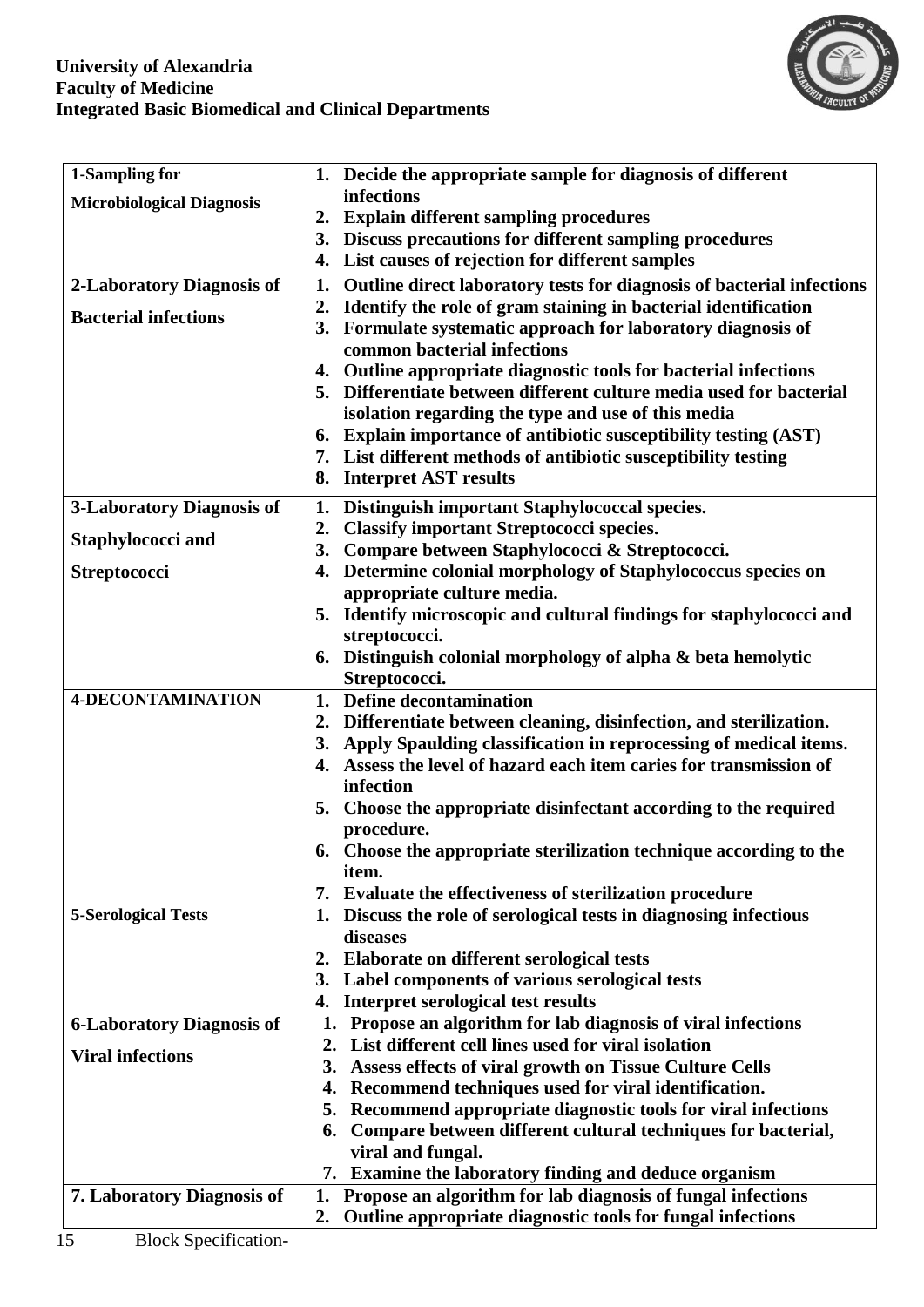

| <b>Fungal infections</b>                                      | Identify fungal culture media and the type of fungal growth<br>3.<br>Compare between different cultural techniques for bacterial,<br>4.<br>viral and fungal.<br>5. Examine the laboratory finding and deduce organism                                                                                                                                                                                                                             |  |
|---------------------------------------------------------------|---------------------------------------------------------------------------------------------------------------------------------------------------------------------------------------------------------------------------------------------------------------------------------------------------------------------------------------------------------------------------------------------------------------------------------------------------|--|
| <b>Parasitology</b>                                           | <b>Statement</b>                                                                                                                                                                                                                                                                                                                                                                                                                                  |  |
| <b>Diagnostic features of</b><br><b>Helminths</b>             | 1. Discriminate between different classes of helminths according to their<br>general morphology.<br>2. Compare the diagnostic stages of different classes of helminths.<br>3. Recognize the intermediate hosts of trematodes.<br>4. Identify the larval stages of cestodes.<br>5. Differentiate the types of segments in the strobila of adult cestodes.<br>6. Compare organs of attachment used by trematodes and cestodes.                      |  |
| <b>Diagnostic features of</b><br>Protozoa                     | 1. Recognize the organ of locomotion in protozoa.<br>2. Categorize protozoa according to their general morphology.<br>3. Differentiate the trophic and cystic stages in Sarcodina and intestinal<br>flagellates.<br>4. Identify examples of apicomplexan parasites in stained smears.<br>5. Determine the type of nucleus in protozoan parasites.<br>6. Deduce the infective and diagnostic stages of different classes of<br>protozoa            |  |
| <b>Diagnostic features of</b>                                 | 1. Discriminate classes of arthropods according to the general                                                                                                                                                                                                                                                                                                                                                                                    |  |
| <b>Arthropods and Examples of</b><br>Diseases caused by them. | morphology.<br>2. Identify different arthropods and interpret their medical importance.<br>3. Discuss the relation between the morphology of scorpion and the<br>mechanism of its envenomation.<br>4. Correlate between the morphology of hard ticks and the consequences<br>of their bites.<br>5. Identify flies causing myiasis.<br>6. Recognize maggots in different host tissues.<br>7. State the type of myiasis according to type of tissue |  |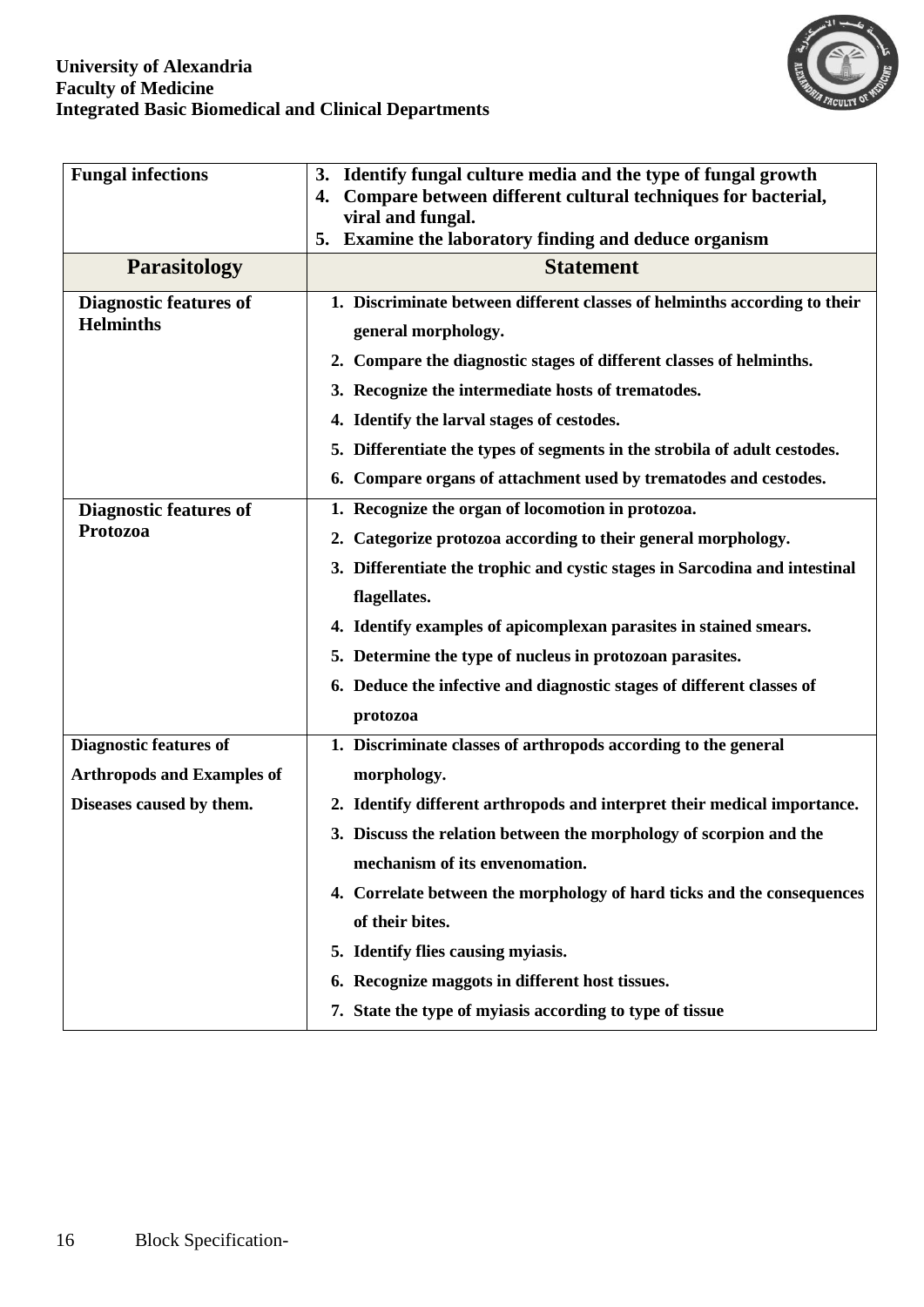

| <b>Examples of laboratory</b>  | Interpret results of immunological tests used in diagnosis of parasitic<br>1.   |  |  |
|--------------------------------|---------------------------------------------------------------------------------|--|--|
| techniques and equipment       | diseases.                                                                       |  |  |
| used in diagnosis of parasitic | Compare between types of blood smears and uses of each one.<br>2.               |  |  |
| infections                     | Recognize signs of parasitic diseases in a urine sample.<br>3.                  |  |  |
|                                | State the criteria of stool sample acceptable to parasitological testing.<br>4. |  |  |
|                                | Identify the importance of Entero-test in diagnosis of parasitological<br>5.    |  |  |
|                                | diseases.                                                                       |  |  |
|                                |                                                                                 |  |  |
| Pharmacology                   | <b>Statement</b>                                                                |  |  |
|                                | Develop a systematic approach to determine the proper antimicrobial<br>1.       |  |  |
|                                | drug in different clinical scenarios for common infectious diseases.            |  |  |
|                                | Use national or international pharmacopeia for prescribing<br>2.                |  |  |
|                                | antimicrobial drugs.                                                            |  |  |
|                                | Write a proper prescription for common infectious diseases.<br>3.               |  |  |
|                                | Provide the patients with appropriate counselling information about<br>4.       |  |  |
|                                | the prescribed antimicrobial drugs in their future practice.                    |  |  |
|                                | Discern common antimicrobial prescribing errors and avoid them in<br>5.         |  |  |
|                                | their future practice.                                                          |  |  |
|                                |                                                                                 |  |  |
| <b>Community Medicine</b>      | <b>Statement</b>                                                                |  |  |
| Lecture 1:                     | Define the terminology relevant to infectious diseases and their<br>1.          |  |  |
| <b>Terminology relevant to</b> | transmission                                                                    |  |  |
| infectious diseases            | State the differences between contagious and non-contagious disease<br>2.       |  |  |
|                                | Describe the levels of diseases in the population: sporadic, endemic,<br>3.     |  |  |
|                                | epidemic, outbreak, pandemic                                                    |  |  |
|                                | Distinguish between isolation and quarantine<br>4.                              |  |  |
|                                | Define herd immunity and herd immunity threshold<br>5.                          |  |  |
|                                | Infer on the factors affecting the threshold of herd immunity based on<br>6.    |  |  |
|                                | <b>COVID-19 pandemic</b>                                                        |  |  |
|                                |                                                                                 |  |  |
| Lecture 2:                     | Identify the elements of the cycle of infection of a communicable<br>1.         |  |  |
| <b>Cycle of Infection</b>      | disease                                                                         |  |  |
|                                | Compute the rates of pathogenicity, infectivity and virulence of<br>2.          |  |  |
|                                | infectious agents                                                               |  |  |
|                                | Explain the difference between the second attack frequency and<br>3.            |  |  |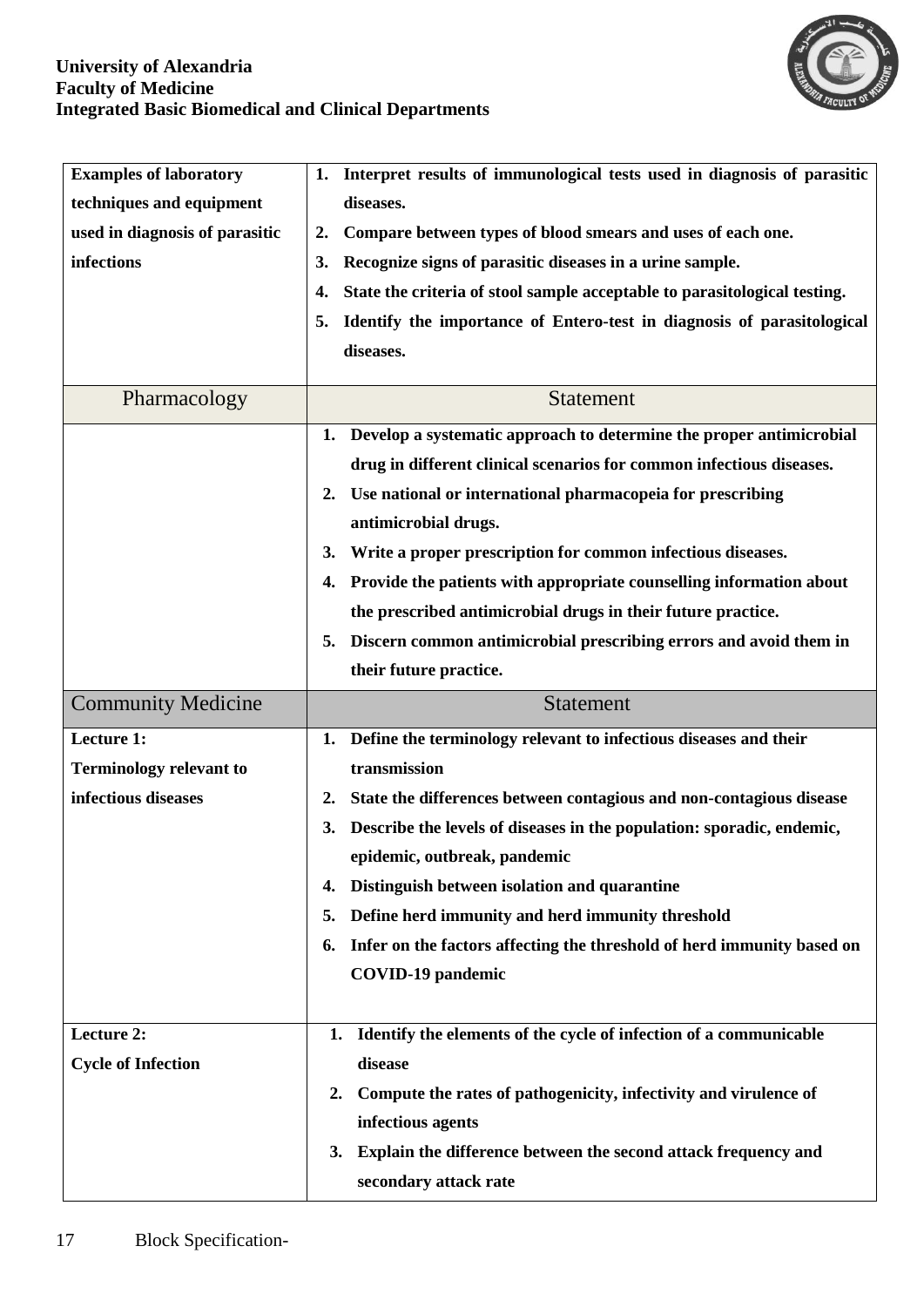

|                                     | List the types of reservoir of infection of a communicable disease<br>4.                      |  |
|-------------------------------------|-----------------------------------------------------------------------------------------------|--|
|                                     | Classify carriers and explain their public health importance in disease<br>5.<br>transmission |  |
|                                     |                                                                                               |  |
|                                     | Explain with examples the different modes of transmission of<br>6.                            |  |
|                                     | communicable diseases                                                                         |  |
|                                     | 7. Discuss the factors that affect the susceptibility of the host to                          |  |
|                                     | communicable diseases                                                                         |  |
|                                     | 8. Explain the means by which a host acquire resistance to                                    |  |
|                                     | communicable diseases                                                                         |  |
|                                     | 9. Draw a diagram of the cycle of infection to a given communicable                           |  |
|                                     | disease                                                                                       |  |
| Lecture 3:                          | List the control measures that should be applied to the agent of a<br>1.                      |  |
| <b>Principles of Prevention and</b> | disease, reservoir, carriers, and susceptible host                                            |  |
| <b>Control of Communicable</b>      | 2.<br>Outline the different approaches to interrupt the chain of transmission                 |  |
| <b>Diseases</b>                     | of a communicable disease                                                                     |  |
|                                     | Distinguish between sterilization and disinfection and between<br>3.                          |  |
|                                     | concurrent and terminal disinfection and between isolation and                                |  |
|                                     | quarantine                                                                                    |  |
|                                     | 4. State the aim of primordial, primary, secondary and tertiary                               |  |
|                                     | prevention                                                                                    |  |
|                                     | Relate each level of disease prevention to the natural history of the<br>5.                   |  |
|                                     | disease                                                                                       |  |
|                                     | Explain the intervention relevant to each level of disease prevention<br>6.                   |  |
|                                     | Apply appropriate measures of prevention and control in relation to<br>7.                     |  |
|                                     | the natural history of a disease                                                              |  |
| <b>Clinical skills</b>              | <b>Statement</b>                                                                              |  |
|                                     | Recognize general rules of abdominal examination                                              |  |

# **V. TEACHING AND LEARNING METHODS:**

| <b>Teaching/Learning Methods</b>              | No. of Hours |
|-----------------------------------------------|--------------|
| - Lectures                                    | 41           |
| - Tutorials/Small group discussions/Practical | <u>23</u>    |
| - Self-directed learning (SDL):               |              |
| E-learning<br>$\bullet$                       | 16           |
| - Clinical training:                          |              |
| Clinical training sessions                    |              |
| Clinical skills<br>$\bullet$                  |              |
| Total (contact hours)                         | 81           |